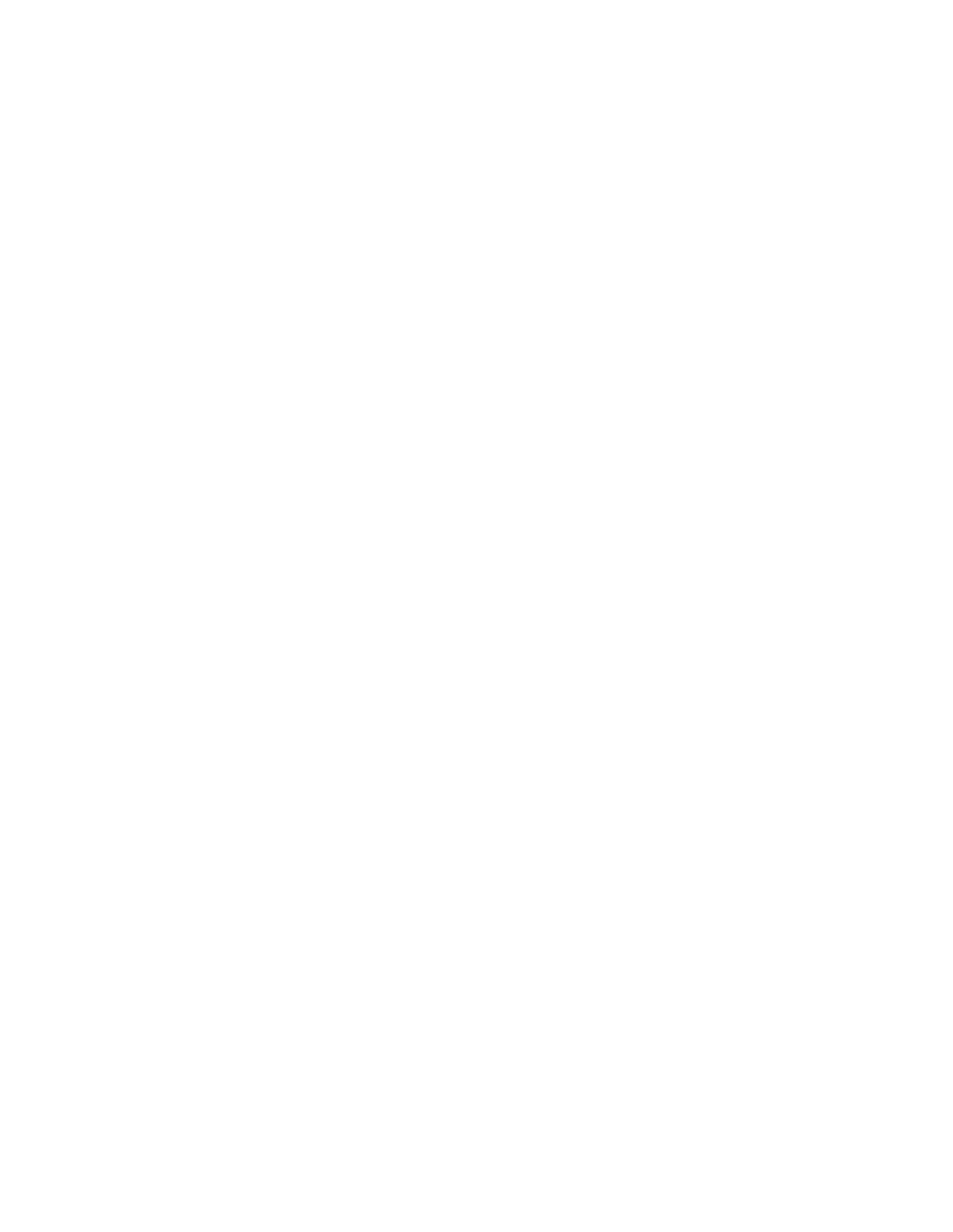# **TABLE OF CONTENTS**

| 1. |                                                                                            |  |
|----|--------------------------------------------------------------------------------------------|--|
|    |                                                                                            |  |
|    |                                                                                            |  |
|    |                                                                                            |  |
|    |                                                                                            |  |
| 2. |                                                                                            |  |
|    |                                                                                            |  |
|    | 2.2 Legal Texts for Cultural and Natural Heritage and How They Relate to Other Legal Texts |  |
|    |                                                                                            |  |
|    |                                                                                            |  |
|    | 2.4 Other Protection/Safeguarding Mechanisms for Historic Towns and Settlements 14         |  |
|    |                                                                                            |  |
|    |                                                                                            |  |
|    |                                                                                            |  |
|    |                                                                                            |  |
|    |                                                                                            |  |
|    |                                                                                            |  |
|    |                                                                                            |  |
|    |                                                                                            |  |
| 3. |                                                                                            |  |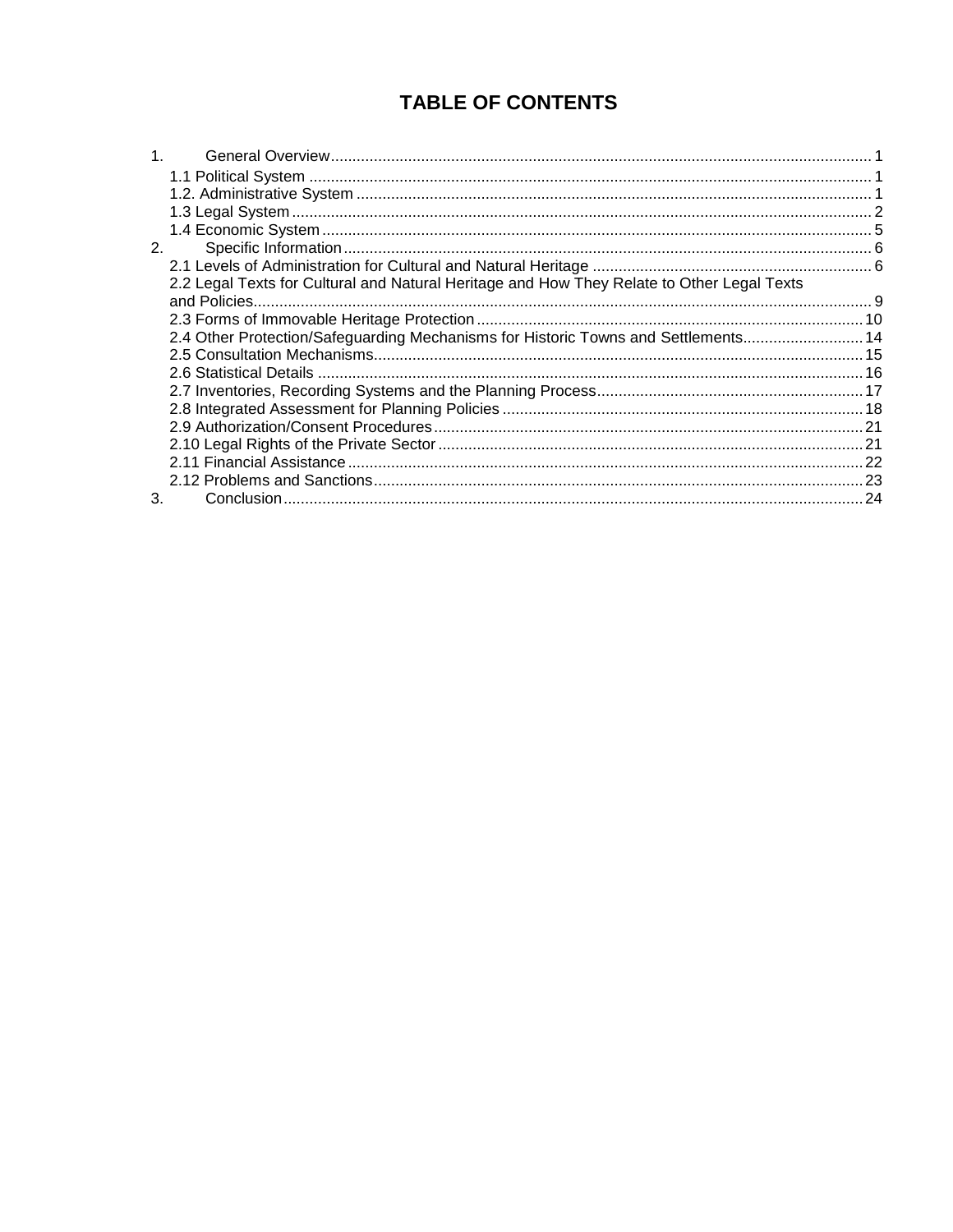The Report below represents the revised Heritage Assessment Report of 2011 elaborated in scopes of the "Rehabilitation of Cultural Heritage in Historic Towns" Kyiv Initiative Joint Regional Program of the Council of Europe and European Union. The revision took place as a preparatory phase of the Community-led Strategies in Historic Towns (COMUS) joint Council of Europe and European Union Regional Project within the Council of Europe Action Plan for Georgia 2013- 2015.

The revision process was led by the National Agency for Cultural Heritage Preservation of Georgia, UNESCO and International Relations Unit, with the coordination with relevant state authorities.

The content of the report is the entire responsibility of the national experts. The Council of Europe or the European Commission can not be considered as responsible for the information presented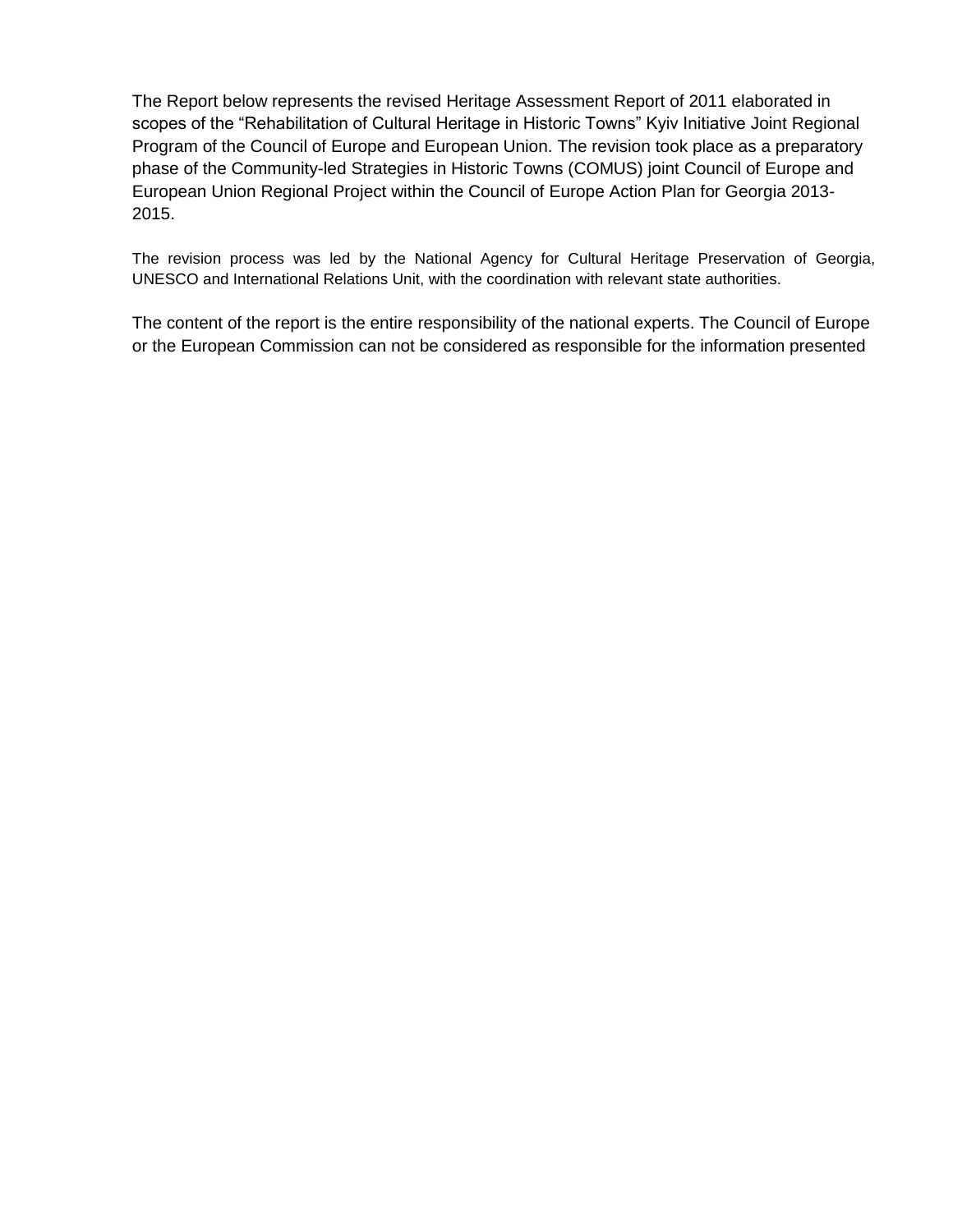# **1. General Overview**

#### **1.1 Political System**

According to the Constitution adopted in 1995, Georgia was declared a democratic republic, where the governance is divided among legislative, executive and judiciary powers.

The principle of territorial arrangement of the country is not defined before the territorial unity of the country will be fully restored. Officially Georgia is composed by nine regions, two Autonomous Republics, 69 self-governing municipalities and 20 self governing cities, including the capital city of Tbilisi. At present there is only one autonomous republic under the jurisdiction of Georgian government.

# **1.2. Administrative System**

Protection of cultural heritage, protection of environment and the spatial planning issues are implemented by the Government of Georgia (GoG), the Ministry of Culture and Monuments Protection, Ministry of Environment and Natural Resources, the Ministry of Justice, the Ministry of Economy and Sustainable Development, the local government bodies as well as other bodies of public and private law, and on the territory of the autonomous republics – respective ministries and departments.

In the field of spatial planning the main decision making body is local government, which elaborates and approves the different spatial planning documents and issues construction permits. In the field of cultural and natural heritage the administrative system is rather centralized. The management is implemented by the central government bodies and the participation of local government is limited only to the assistance, when such is required by the central administration.

#### **1.3 Legal System**

The issues of spatial planning, nature protection and cultural heritage are regulated by different legislative and subordinate legal acts. The protection of cultural and natural heritage is implemented on the basis of national legal system and international conventions and charters ratified by Georgia. The Constitution, which is the supreme law of the country, declares cultural heritage protection and preservation a duty of every citizen of Georgia and the subject to relevant state legislation (art. 34). The major laws are the laws on Cultural Heritage, on Spatial Organization and Principles of Town planning, on Museums, on Environmental Permits, on the Control of Technical Threats, etc. Other important laws and regulations related to cultural and natural heritage and spatial planning are given in the table 1.

| <b>Field of Regulation</b>                  | <b>Title of the Law</b>                                                                                                                                                                                            |
|---------------------------------------------|--------------------------------------------------------------------------------------------------------------------------------------------------------------------------------------------------------------------|
| <b>Cultural Heritage</b>                    | The Law on Cultural Heritage, 2007 (last amendments 2013)<br>$\bullet$<br>The Law on the Import and Export of Cultural Goods, 2001 (last<br>$\bullet$<br>amendment 2014)                                           |
|                                             | The Law on Museums, 2001 (last amendment 2014)<br>$\bullet$<br>The Law on Culture, 1997 (last amendment 2013)<br>$\bullet$<br>The Law on the World Cultural Heritage (draft prepared in 2014, work<br>in progress) |
|                                             | The law on Intangible Heritage (draft prepared in 2013, the work in<br>$\bullet$<br>progress)                                                                                                                      |
| Relationship of the<br>State and the Church | The Concordat – Constitutional Agreement between the State and<br>$\bullet$<br>the Autocephalous Orthodox Church of Georgia, 2002                                                                                  |

*Table 1. Georgian national laws related to/having a major impact on cultural heritage protection*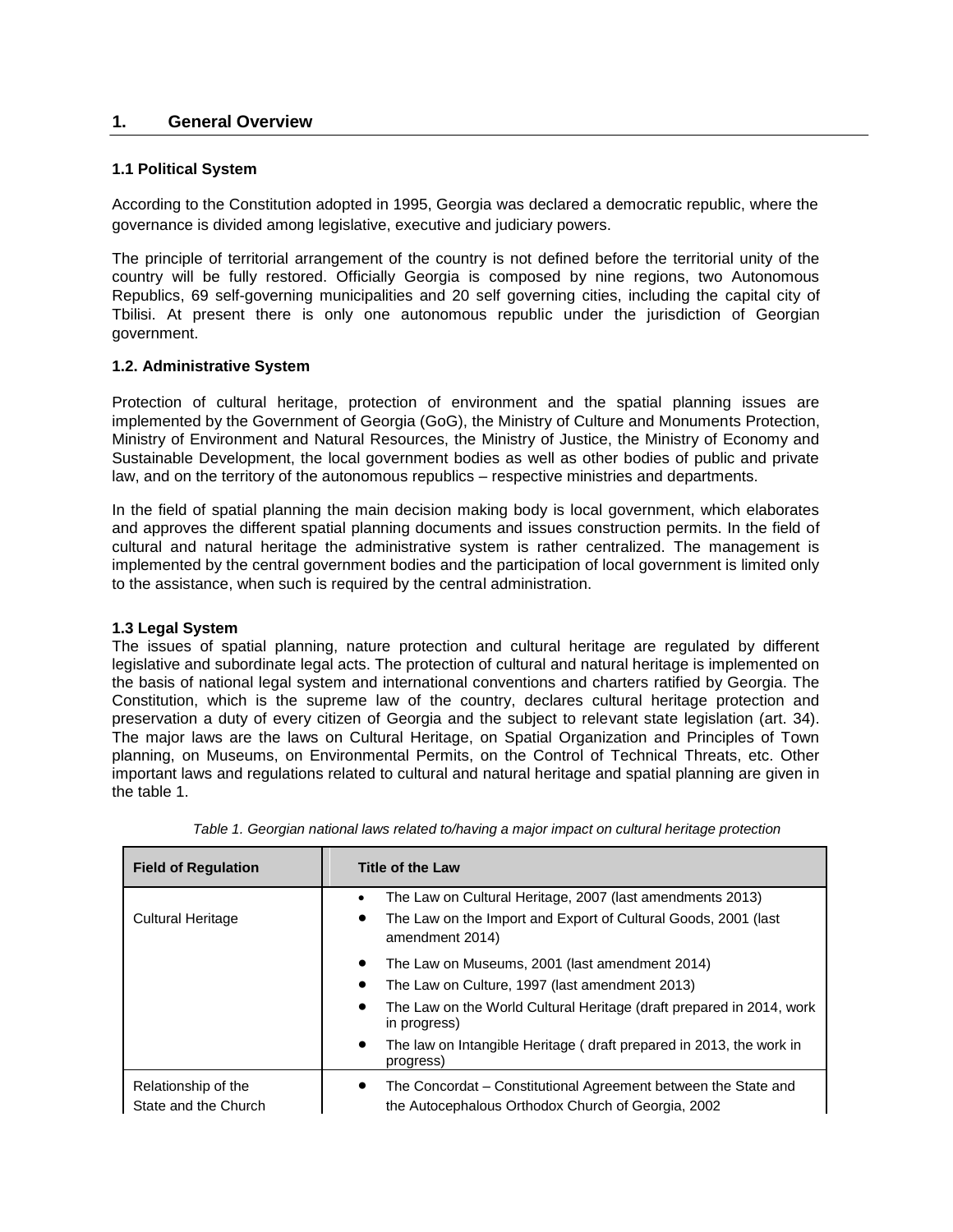| Penalties for violation of<br>cultural heritage<br>legislation | The Administrative Infringement Code, 1994 (amendment related to<br>$\bullet$<br>cultural heritage, 2007 introducing stricter fines for violation of<br>monuments protection regimes and regulations in protected zones,<br>last amendments 2014)<br>The Criminal Code, 1999 (amendment related to cultural heritage,<br>٠<br>2007, introducing new chapter on the crime against cultural heritage<br>with respective provisions)<br>The Code on Production Safety and Free Circulation |
|----------------------------------------------------------------|-----------------------------------------------------------------------------------------------------------------------------------------------------------------------------------------------------------------------------------------------------------------------------------------------------------------------------------------------------------------------------------------------------------------------------------------------------------------------------------------|
|                                                                | $\bullet$                                                                                                                                                                                                                                                                                                                                                                                                                                                                               |
| Financial policy for<br>cultural heritage                      | The Tax Code, 2004 (amendment related to cultural heritage, 2008,<br>٠<br>VAT exemption for the World Heritage, national and religious<br>monuments)                                                                                                                                                                                                                                                                                                                                    |
|                                                                | The Law on Local Tariffs, 1998 (amendment related to cultural<br>٠<br>heritage, 2007, introducing temporary local rehabilitation tax for<br>specially designated areas max 1.5 GEL per sq/m of the building and<br>respective provisions)                                                                                                                                                                                                                                               |
|                                                                | The Law on State Excise Duty, 1998 (amendment related to cultural<br>٠<br>heritage, 2007)                                                                                                                                                                                                                                                                                                                                                                                               |
|                                                                | The Budgetary Code of Georgia, 2009 (last amendment 2014)<br>$\bullet$                                                                                                                                                                                                                                                                                                                                                                                                                  |
| Privatization and land                                         | The Law on State Property, 2010 (last amendment 2014)<br>٠                                                                                                                                                                                                                                                                                                                                                                                                                              |
| management                                                     | The Law on Recognition of Title to the Land Plots Possessed (Used)<br>$\bullet$<br>by Individuals and Public Entities under the Public Law, 2007 (last<br>amendment 2008)                                                                                                                                                                                                                                                                                                               |
|                                                                | The Law on Ownership of Agricultural Land, 1996, (last amendment<br>٠<br>2014)                                                                                                                                                                                                                                                                                                                                                                                                          |
| Licensing and<br>permissions                                   | The Law on Licenses and Permits, 2005 (amendment related to<br>$\bullet$<br>cultural heritage, 2007)<br>The Code on Production Safety and Free Circulation, 2013<br>$\bullet$<br>(incorporating the the Law on Control of Technical Threat of 2010)                                                                                                                                                                                                                                     |
| Competencies of Self<br>Government bodies                      | The Organic Law on Self Government, 2005 (last amendment of<br>2014)                                                                                                                                                                                                                                                                                                                                                                                                                    |
| Natural heritage and<br>environment                            | The Code on the Safety of Victuals/Animals Food, Veterinary and<br>Plant Protection, 2012 (incorporating the law on Protection of Soil of<br>1994 last amended in 2002)                                                                                                                                                                                                                                                                                                                 |
|                                                                | The law on the System of Protected Areas, 1996                                                                                                                                                                                                                                                                                                                                                                                                                                          |
|                                                                | The law on the protection of Soil, 1994 (last amendment 2002)                                                                                                                                                                                                                                                                                                                                                                                                                           |
|                                                                | The law on the Protection of Environment, 1996 (last amendment of<br>$\bullet$<br>2013)                                                                                                                                                                                                                                                                                                                                                                                                 |
|                                                                | The law on the status of Protected Areas, 2007 (last amendment of<br>٠<br>2014)                                                                                                                                                                                                                                                                                                                                                                                                         |
|                                                                | The law on Environmental Impact Permission, 2007 (last amendment<br>٠<br>of 2014)\                                                                                                                                                                                                                                                                                                                                                                                                      |
|                                                                | The law on Ecological Expertise, 2007 (last amendment of 2013)<br>٠                                                                                                                                                                                                                                                                                                                                                                                                                     |
|                                                                | The law on Environmental Protection Service, 2007 (last amendment<br>٠<br>of 2008)                                                                                                                                                                                                                                                                                                                                                                                                      |
|                                                                | The law on the Social-Economic and Cultural Development of the<br>٠<br>Mountainous Regions, 1999 (last amendment 2009, further<br>amendments in progress)                                                                                                                                                                                                                                                                                                                               |
|                                                                | The law on Creation and Protection of the Natural Heritage, 2013                                                                                                                                                                                                                                                                                                                                                                                                                        |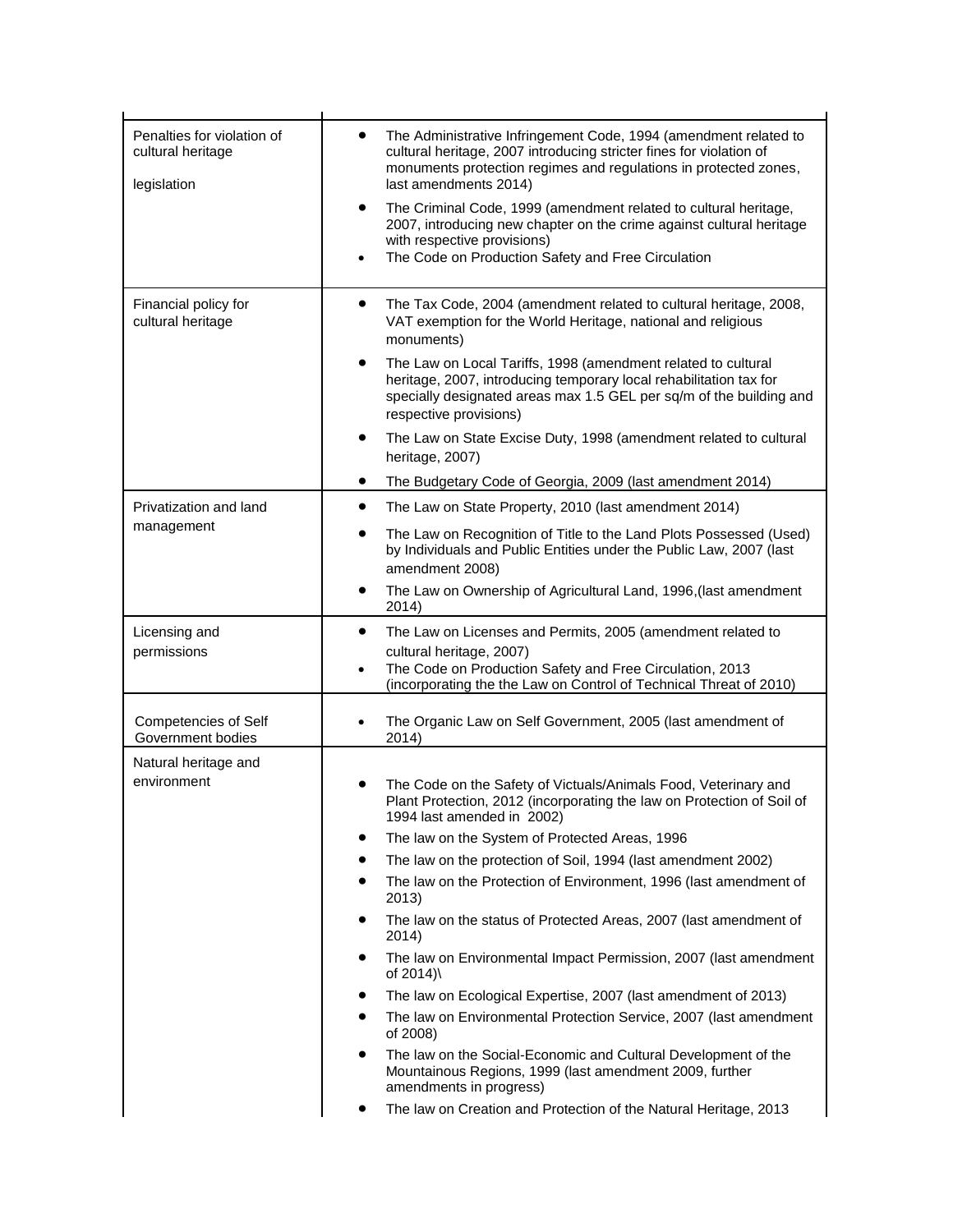Despite the implemented reforms the legislation in the fields of cultural and natural heritage and spatial planning needs further improvement. A degree of overlapping between the functions of different bodies still remains an issue. For example almost all functions have been delegated from the Ministry of Culture and the Monuments Protection (MoC) to the National Agency for Cultural Heritage Preservation of Georgia (NACHPG) however certain areas remain of the shared competence (see in the sections below). The same can be said about the country and regional planning, where planning and implementation aspects are shared between the Ministry of Regional Development and Infrastructure (MRDI) and the Ministry of Economy and Sustainable Development (MoESD).

The Georgian Parliament has ratified and signed most of the important international and European treaties in the field of cultural and natural heritage and environment protection. In addition it is important that as of 27.06.2014 Georgia signed the Association Agreement with the European Union,that brings additional responsibilities related to the preservation and enhancement of cultural and natural heritage. The list of the international treaties is given in the table 2.

| <b>Ratification/signature</b>   | <b>Title of the Convention</b>                                                                                                                                                                    |
|---------------------------------|---------------------------------------------------------------------------------------------------------------------------------------------------------------------------------------------------|
| A. Cultural Heritage            |                                                                                                                                                                                                   |
| 1993 notification of succession | Convention for the Protection of the World Cultural and Natural Heritage (the World<br>Heritage Convention), Paris, 1972                                                                          |
| 1992 ratification               | The Convention for the Protection of Cultural Property in the Event of<br>Armed Conflict, the Hague, 1954 (1 <sup>st</sup> Protocol ratified in 1993 and the 2 <sup>nd</sup> protocol in<br>2010) |
| 1993 ratification               | Convention on the Means of Prohibiting and Preventing the Illicit Import, Export and<br>Transfer of Ownership of Cultural Property, Paris, 1970                                                   |
| 2000 ratification               | European Cultural Convention, Paris, 1954                                                                                                                                                         |
| 2000 ratification               | Convention for Protection of Architectural Heritage of Europe, Granada, 1985                                                                                                                      |
| 2000 ratification               | Convention for Protection of Archaeological Heritage of Europe, La Valetta, 1992                                                                                                                  |
| 2004 ratification               | European Charter on Local Self Government, Strasbourg, 1985                                                                                                                                       |
| 2008 ratification               | Convention on the Protection and Promotion of the Diversity of Cultural Expressions,<br>Paris, 2005                                                                                               |
| 2008 ratification               | Convention for Safeguarding of the Intangible Cultural Heritage, Paris, 2003                                                                                                                      |
| 2010 ratification               | European Landscape Convention, Florence, 2000                                                                                                                                                     |
| 2011 ratification               | Framework Convention on the Value of Heritage for Society, Faro, 2005                                                                                                                             |

*Table 2: the international and European treaties on cultural and natural heritage and environment protection ratified or approved by Georgia*

#### **B. Natural Heritage and environment**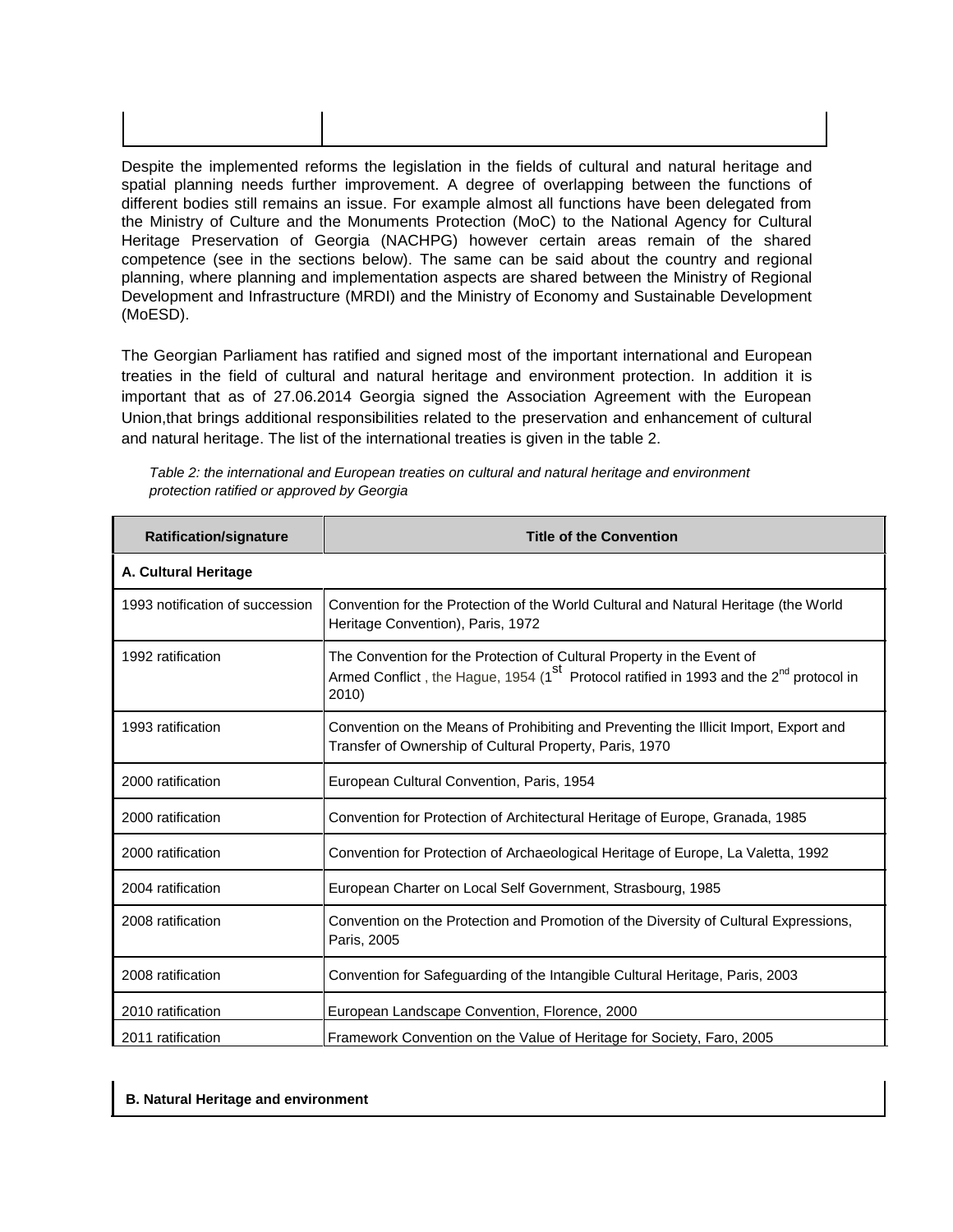| 1994 accession    | Convention on Biological Diversity, Rio de Janeiro, 1992                                                                                     |  |
|-------------------|----------------------------------------------------------------------------------------------------------------------------------------------|--|
| 1994 accession    | Framework Convention on Climate Change, New York, 1994                                                                                       |  |
| 1997 accession    | Convention on Wetlands, Ramsar, 1971                                                                                                         |  |
| 1999 accession    | Convention on the Control of Transboundary Movements of Hazardous Wastes and<br>their Disposal, Bazel, 1989                                  |  |
| 1999 ratification | Kyoto Protocol to Amend the UN Framework Convention on Climate Change, Kyoto,<br>1997                                                        |  |
| 2000 signature    | Convention on Migratory Species, Bonn, 1979                                                                                                  |  |
| 2001 signature    | Convention on Access to Information, Public Participation in Decision-Making and<br>Access to Justice in Environmental Matters, Aarhus, 1998 |  |
| 2001 signature    | Agreement on the Conservation of African- Eurasian Migratory Waterbirds, the Hague,<br>1979                                                  |  |
| 2001 signature    | Agreement on the Conservation of Cetaceans of the Mediterranean and the Black Sea,<br>Bonn, 1996                                             |  |
| 2001 signature    | Agreement on Conservation of Populations of European Bats, 1991                                                                              |  |
| 2006 ratification | Convention on Persistent Organic Pollutants (POPs), Stockholm, 2001                                                                          |  |
| 2008 accession    | Cartagena Protocol on Bio-safety to the Convention on Biological Diversity, 2000                                                             |  |
| 2009 ratification | Convention on the Conservation of European Wildlife and Natural Habitats, Bern, 1979                                                         |  |

# **1.4 Economic System**

Since the fall of the USSR in 1991, Georgia embarked on a major structural reform designed for the transition to a free market economy. Following a severe economic collapse in 1990s, visible positive developments have been observed since early 2000s. The reform process started in 2003 and touched every aspect of the country's life. Broad and comprehensive reforms were addressed in relation to the liberalization of the economy and the business environment in order to enhance direct foreign investment inflow, stimulate entrepreneurial activities in various fields of economy and facilitate employment generation.

Due to the economic deregulation policy, the number of state regulated spheres sharply decreased and regulation procedures were simplified. The Georgian economy has been diversified, resulting in an upward tendency. The level of GDP as of 2013 constituted 16.13 percent. However, the country has a high unemployment rate (as of January 2014 – 14,6%, lower in comparison with the 17% as of May 2010) and a fairly low median income compared to other European countries.

The overall economic trend associated with financing of cultural heritage, planning and environmental sectors has been positive in recent years. For example, the national budget for the cultural heritage protection has been steadily improving since 2005. Overall economic and political changes certainly influence this trend, e.g. in 2010 the economic downturn did not allow the further growth and the budget of the National Program for Cultural Heritage significantly decreased; Similarly the changes of government in 2012 and the mobilization of the state funds for solving the social issues resulted in decrease of the NACHPG budget in 2013, however these moments are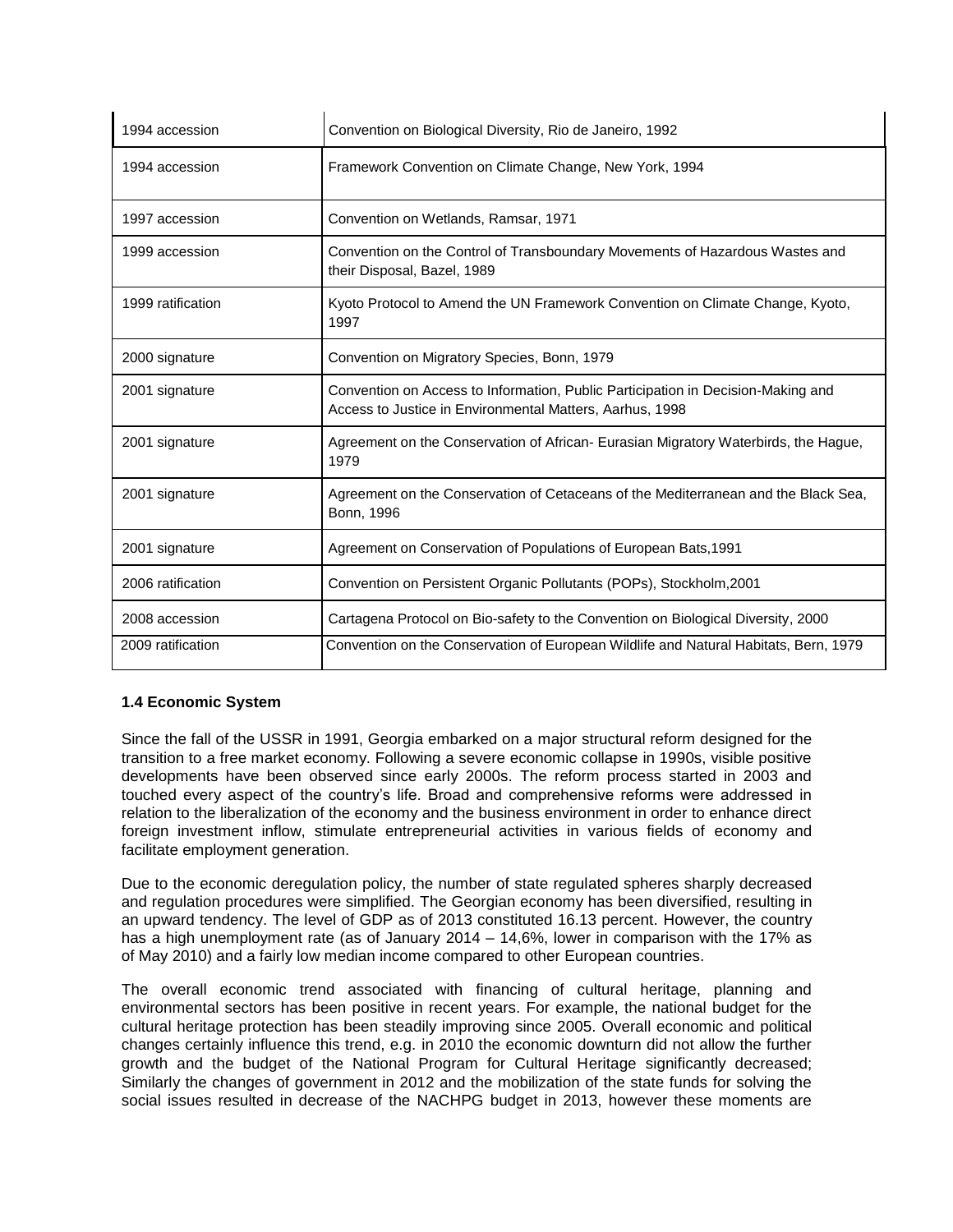typically followed by the improvements and the general increase of state funds for the heritage sector remains rather stable in the long term perspective (see section 2.6).

# **2. Specific Information**

# **2.1 Levels of Administration for Cultural and Natural Heritage**

In the field of cultural heritage protection the national and local government bodies implement their authority according to the national legislation and according to the provisions of the constitutional agreement between the State of Georgia and Autocephalous Orthodox Church of Georgia" (art. 7, 8 and 9).

# **The Cabinet of Ministers**

The competence of the Cabinet of Ministers of Georgia is limited to the designation of cultural heritage protected zones in the country on the basis of a proposal put forward by the Minister of Culture, Monuments Protection. The right for removal and inscription of the cultural heritage listed properties on the territory of Tbilisi was removed from the Cabinet of Minister's responsibility after the change of government in 2012.

# **The Ministry of Culture and Monuments Protection (MoC)**

The Ministry oversees the cultural heritage protection in the country, sets up and implements the state policy for cultural heritage, coordinates the identification, inventory, maintenance and monitoring as well as promotion of cultural heritage, enacts rules and procedures for these activities, maintains the National Register for Cultural Heritage, controls the exportation of cultural heritages, sets up the general protection zones for cultural heritage and respective regulations, where necessary, and presents to the Cabinet of Ministers for adoption.

In 2008 as a result of the institutional reform implemented within the Ministry, the National Agency for Cultural Heritage Preservation has been created as an entity of public law, to which most of the functions related to cultural heritage were delegated. At the same time the new department for Cultural Heritage Strategy, Coordination of Organizations and Permits was created on the basis of the previous department for Cultural Heritage.

#### – *The Department for Cultural Heritage Strategy, Coordination and Permissions*

The main tasks of the department are: support measures for identification, preservation and promotion of tangible and intangible cultural heritage on the territory of Georgia; inventory, expertise and registration of cultural heritage properties and creation of unified cultural heritage database in the country; ensuring of cultural heritage preservation; elaboration of methodology for the study and maintenance of cultural heritage; cooperation with relevant administrative, judiciary and customs authorities with an aim to control the infringement of the cultural heritage legislation and ensure adequate response to the crime committed against cultural heritage.

#### – *The Cultural Heritage Protection Council*

The Council is an advisory body to the Ministrer set up by the representatives of the key ministries which advises the Minister on the major projects and initiatives put forward by the National Agency for Cultural Heritage Preservation, among them inscription and removal in/from the Register of Cultural Heritage Listed Properties, on assigning/changing the national category to a listed property. The Council also advises on the draft spatial planning documents, the protection status to the historic settlements, enforcement of cultural heritage protection zones and administrative-legal acts to be issued by the Minister in scopes of these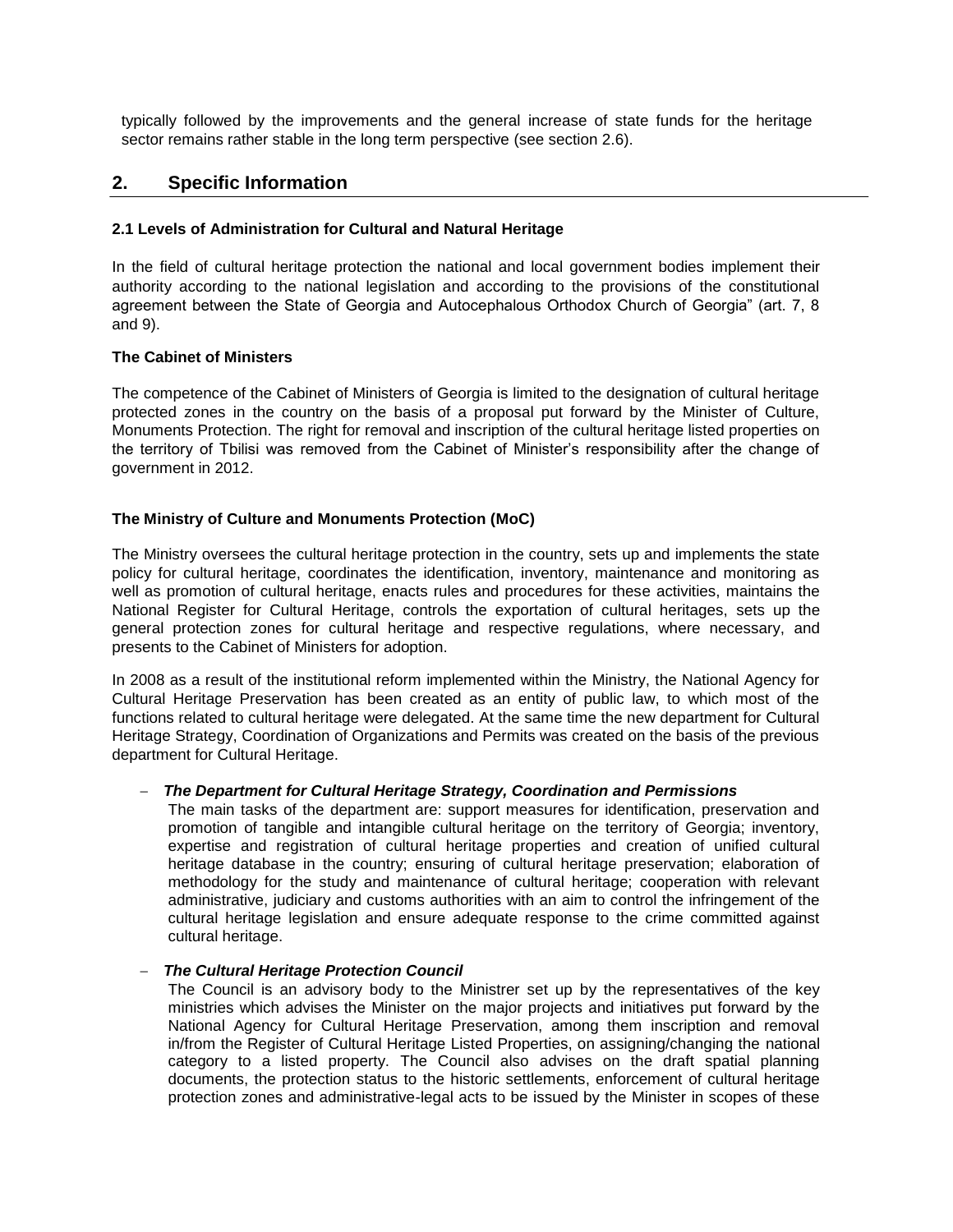#### zones.

The decision of the Council is not binding to the Minister; therefore he/she has the right to act according to his/her own considerations.

#### – *The National Agency for Cultural Heritage Preservation*

The National Agency for Cultural Heritage Preservation is an entity of public law subordinated to the Ministry. The Agency was established on the basis of the fourteen state Museum Reserves and entrusted to carry out the protection, maintenance, inventory, research, conservation and rehabilitation of cultural heritage and to advice the Ministry on the heritage policy issues. The Agency is responsible for management and monitoring of national monuments and World Heritage Sites in the country and for granting permits for conservation and rehabilitation project for these monuments. The Agency is also responsible for protection the inventory and promotion of movable and immovable cultural heritage objects, scientific research, consulting and expertise in the field of cultural heritage.

Since 2014, on the basis of the administrative agreement between the Ministry of Culture and Monuments Protection and National Agency for Cultural Heritage Preservation the following additional issues have been delegated to the National Agency:

- Authority for inscription and removal of properties in/from the Register of Cultural Heritage Listed Properties, including intangible heritage, on the basis of the conclusion of the Cultural Heritage Council established at the National Agency; Preparation of the relevant proposals of inscription/ removal of the properties on the territory of Tbilisi to putting forward to the Ministry of Cabinet for approval.
- Modification of boundaries (extension only) of the individual protection zones of the listed properties;
- In accordance with Georgian legislation, giving agreement on the town planning documentation in the cultural heritage protection zones;
- Permissions on the archaeological investigations and works;

A degree of overlapping between the functions of the Agency and the Department at the Ministry still remains. At the legislative level the process of division of responsibilities is still not accomplished.

Since 2013 the NACHPG is working on improving its administrative structure with the help of the EU TWINNING project that aims to improve governance in the field of cultural heritage protection through strengthened capacities and an enhanced legal framework regulating the sector. The process is on-going, including the elaboration the World Heritage Law and the Cultural Heritage Code.

The partner of the project is an Italian Danish consortium set up by the key state heritage agencies, such as the Ministry of Cultural Heritage, Activities and Tourism of Italy and the National Cultural Heritage Agency of Denmark. The project is envisaged to finish in April 2015.

#### – *Museum-Reserves*

The Georgian legislation defines Museum-Reserves as the entities of public law subordinated to the Ministry of Culture and Monuments Protection. The Museum-Reserves are kind of a regional administrative units which manage the state owned monuments and archaeological properties within the borders of their administration.

The state administration of cultural heritage inherited the Soviet model of Museum-Reserve as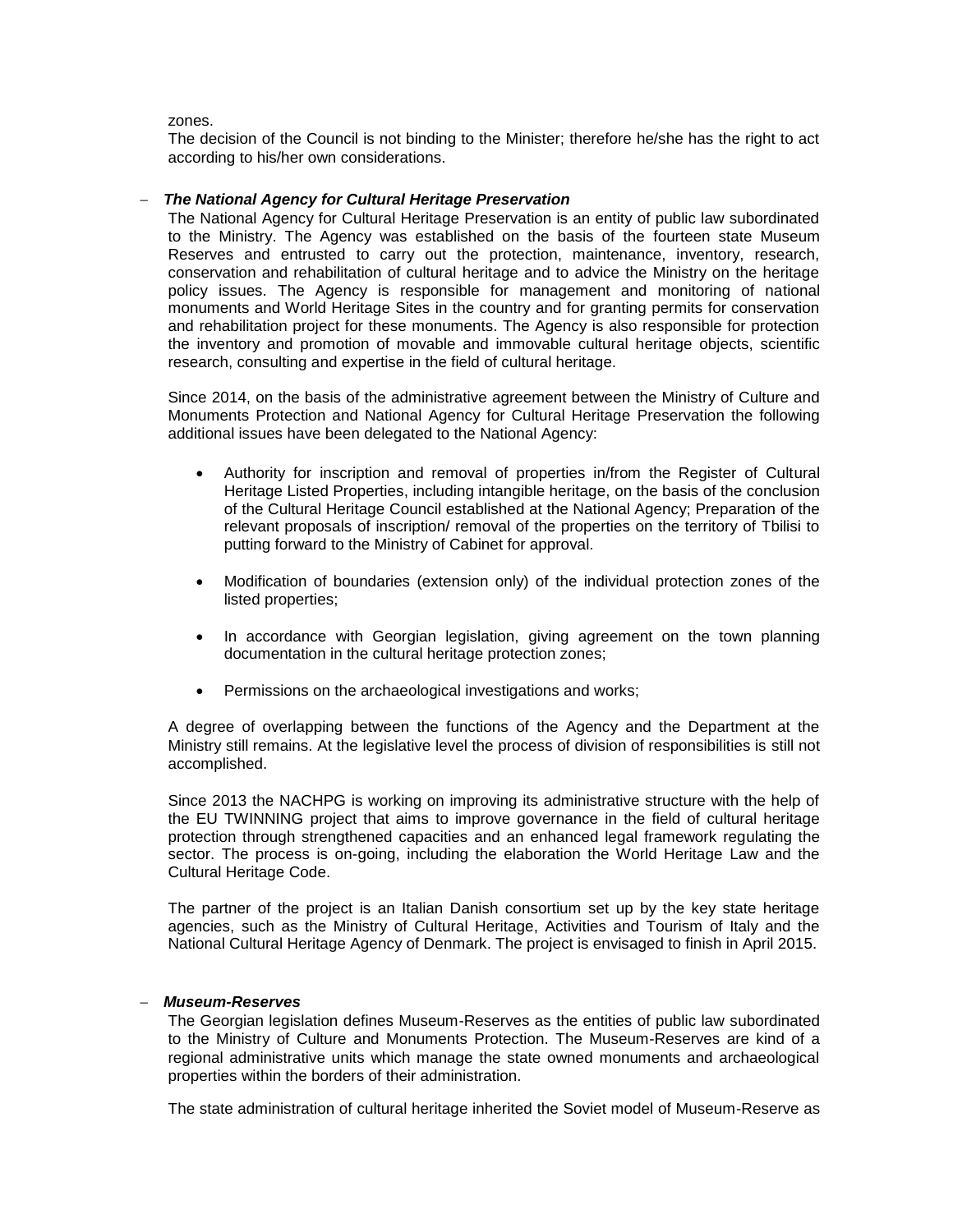a regional cultural heritage administration unit. Up to the present the thirteen state Museum-Reserves exist in the country, although their legal status has changed over time. Before 2005 their post-Soviet status was not defined. In 2005-2008 they have functioned as formally autonomous public entities subordinated to the Ministry of Culture. Since 2008 the Museum-Reserves are being transformed as structural units of the National Agency for Cultural Heritage Preservation. The process is still not reflected at the legislative level.

### **The Ministry of Justice**

The functions of the Ministry of Justice regarding the cultural and natural heritage are limited to the activities of its subordinate entities of public law – the National Archive and the National Agency of Public Register.

- The **National Archive** maintains the documents of cultural heritage value which may as well be registered as cultural heritage listed properties by the Ministry of Culture and ensures their inventory, identification and rehabilitation.
- The **National Agency of Public Register** is authorized to register the title to ownership for all immovable assets and among them cultural heritage monuments as well. The registration document issued by the Agency does not provide information whether the property is listed as cultural heritage monument, i.e. the data from the Register of Cultural Heritage Listed Properties maintained by the Ministry of Culture and Monuments Protection is not integrated in the digital database of the Ministry of Justice. This may in practice cause the problems when changing ownership of cultural heritage monuments. The new owner may not be timely informed of the status of his/her property and respectively of the rights and responsibilities linked with the status. These issues are being dealt within the ongoing project on the creation of the Unified National Database for Cultural Heritage and GIS Portal implemented by the NACHPG with assistance of the Directorate for Cultural Heritage of Norway. The database is expected to become operational in 2016.

#### **The Ministry of Environment Protection and Natural Resources (the MoE)**

The MoE is the chief coordinating authority in the field of natural heritage protection. The Ministry defines the state policy, strategies and priorities for planning and utilization of natural resources; elaborates and implements the ecological safety policy, etc. The Ministry manages the territories of environmental value, which apart from valuable natural resources contain historic monuments and sites. More importantly, according to environmental legislation the World Natural Heritage sites and Protected Landscapes are part of the legislative system of the nature protection, therefore they fall under the direct management of the

MoE. Thus the MoE is involved in the protection of cultural heritage, although this is not its direct competence.

The Agency of Protected Areas is an entity public law established by the Ministry for the implementation of management of protected areas. The legislation distinguishes the following types of protected areas: Strict Nature Reserve, National Park, Natural Monument, Managed Nature Reserve and Protected Landscape.

#### **The Ministry of Economy and Sustainable Development**

The Ministry of Economy and Sustainable Development is a state body related to both cultural and natural heritage management. The main task of the Ministry is to support and ensure sustainable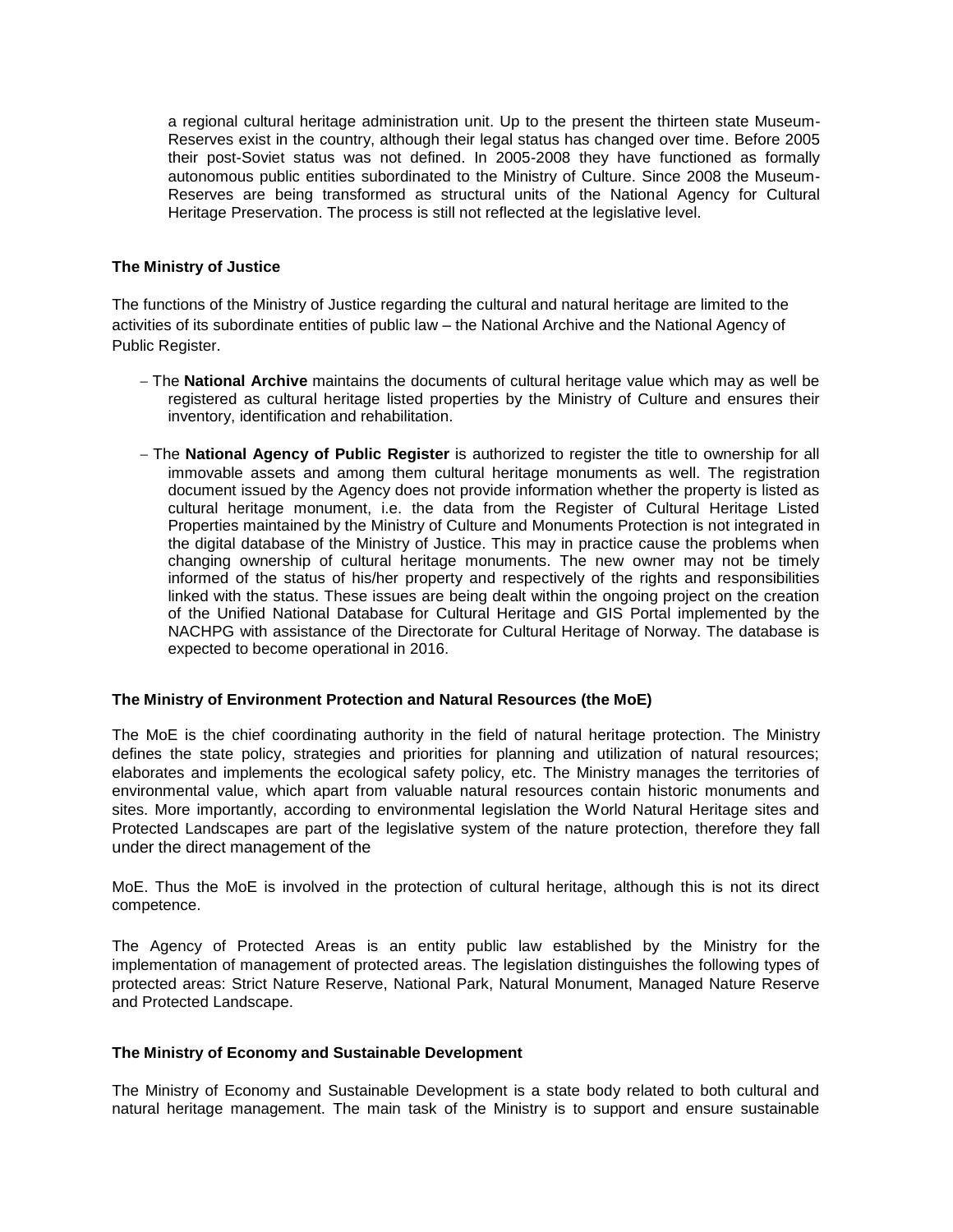development of the country. Among other issues, the Ministry deals with the alienation of state possessions including historic monuments and protected areas; urbanization and construction issues and development of tourism. The Spatial Planning and Construction policy Department , National Agency of State Property and the National Tourism Agency of Georgia are structural and subordinated units of the Ministry in charge of the above issues. The Ministry of Economy and Sustainable Development compulsorily consults with the MoC and the NACHPG when alienating, leasing or transferring the right of use of state owned monuments and heritage sites, developing the strategies for cultural tourism or undertaking other strategic actions which may have an impact on cultural heritage.

# **The local Self-Government**

The respective state institutions of the autonomous republics and the self-government bodies implement their authority in accordance to the Georgian legislation and the functions delegated to them by the national authorities. They ensure the identification, inventory and maintenance of cultural heritage within their administrative borders and provide information to the MoC and to the NACHPG.

Local Self-Government Code adopted in 2014 envisages the protection, maintenance and the reconstruction of cultural heritage as the authorities of the self-government. On the other hand, The Organic Law on Self-Government adopted in 2005 that became invalid upon the adoption of Local Self-Government Code in 2014, excluded cultural heritage protection from exclusive authorities of selfgovernment. At that time such function was not delegated to them by the national government. Tbilisi and Batumi were the only self-governing units where the delegation of functions from the Ministry of Culture and Monuments Protection was exclusively enforced through a special government acts. For the rest of the self-governments in the country, the implementation of cultural heritage initiatives depended only on the voluntary initiative, for which they were not provided by special budget from central government. The tight local budgets did not allow local governments to implement such voluntary initiatives related to cultural heritage. The local budget was directed to rehabilitation of basic communal infrastructure and the social issues which were the priority. In such circumstances, to implement heritage related projects local governments depended on grants, private investments and exclusive transfers from the state budget. Such dependence reduced the autonomy of local government in decision-making on cultural heritage, and made them ineffective to implement even the basic maintenance works on listed properties, to inventory and study local heritage resources and run public awareness campaigns to promote cultural heritage. All these in turn affected the state of conservation of heritage objects and alienated local population towards cultural heritage. As protection, maintenance and the reconstruction of cultural heritage fall within the authorities of the selfgovernment, the above-mentioned problems are to be diminished and eliminated.

Ownership is another important aspect that prevents the local self-government bodies from management of cultural heritage resources. According to the new Local-Self Government Code the land of cultural and natural monuments and protected areas remains in state ownership and is managed by the Ministry of Economy and Sustainable Development. The local governments are not authorized to manage or directly benefit from these recourses, unless the property is transferred to their ownership, which is a lengthy and complicated process.

# **2.2 Legal Texts for Cultural and Natural Heritage and How They Relate to Other Legal Texts and Policies**

#### **Cultural Heritage Legislation**

The law on Cultural Heritage Protection replaced the Soviet legislation in 1999. It was amended in 2002 and in 2003. The new Law on Cultural Heritage was enacted in 2007, which was conceived as an attempt to improve and modernize the overall administration of heritage field. The Law defines the responsibilities of central and local government in the field of cultural heritage management, the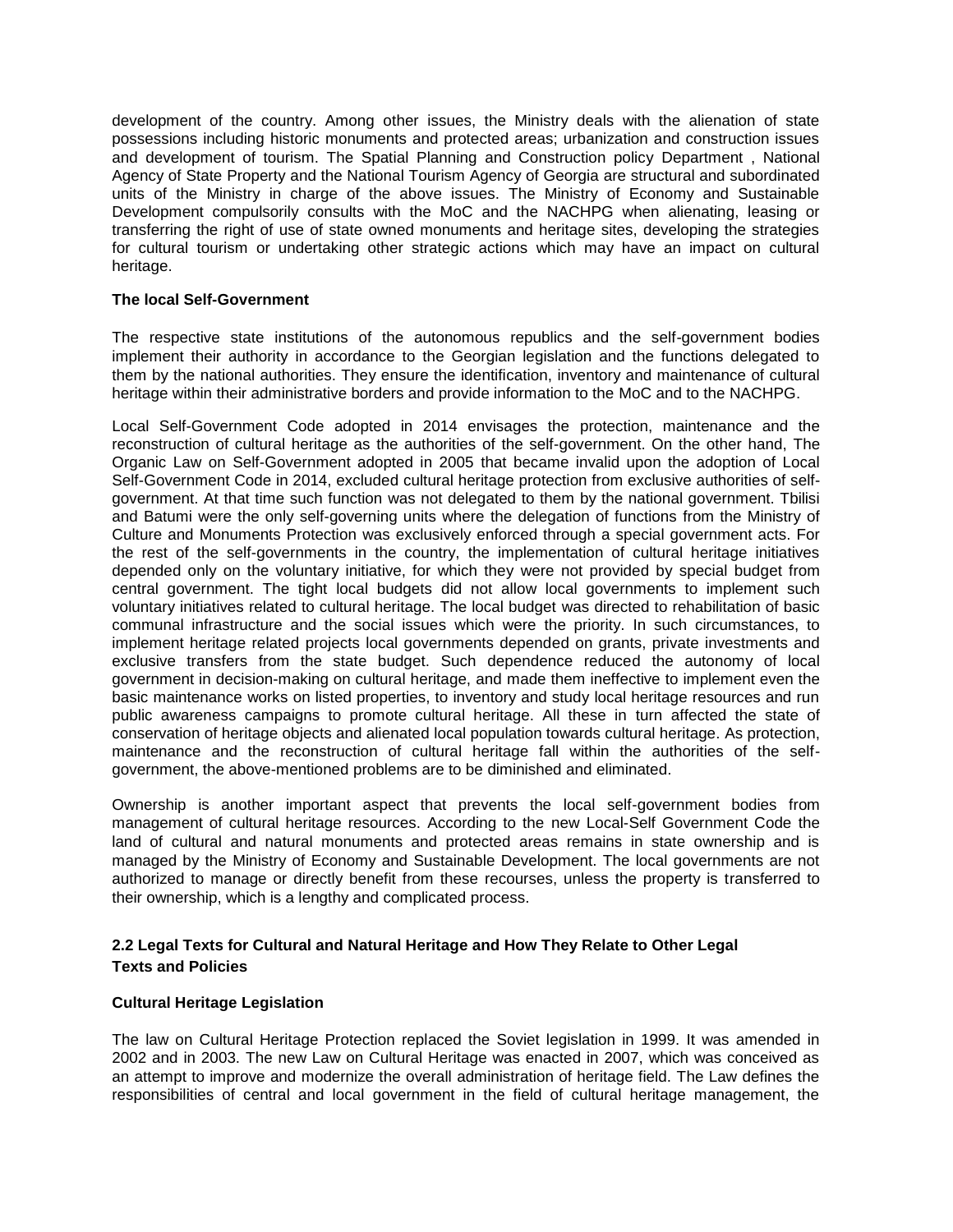provisions for protection of discovered heritage objects, the relationships between the state and the owner of monument, the issues of inventory, classification and listing of cultural heritage objects, etc. The major innovations of the new amendments are that it allows privatization of cultural heritage monuments, exempts the rehabilitation works of national monuments from the VAT, enforces stricter fines and provisions for the infringement of the heritage legislation, regulates the procedures for the rehabilitation project application, elaborated the system of protection zones for monuments, establishes criteria for their application and the relevant protection regimes.

In September 2013, new amendments were made that envisages rules for determination of the category of national importance. It also sets the rules for definition of monuments of exceptional public interest and the rules for acceptance of general public by the owners of such properties that remained without regulations for several years.

Conforming to the new regulation (2014), the status can be granted on the basis of Cultural Heritage Council's inference by issuing individual administrative act of the Director General of the NACHPG. On the territory of Tbilisi, the same is done on the basis of Council's inference upon submission of the Ministry by adopting the order of the Government.

Respectively, the revocation of the status is also based on the Council's inference and individual administrative act of the Director General of the NACHPG. On the territory of Tbilisi, the status can be revoked on the basis of Council's inference upon submission of the Ministry by the order of the Government.

The amendments of 2008 of the law regarding the rehabilitation methodology, allowing the volumetric transformation of historic buildings (art.3) remains in force, despite much criticism from the professional society. The definition "change of an immovable monument" is retained along with conventional provisions for conservation, restoration, reconstruction and adaptation which form the internationally accepted methodology in the field of cultural heritage. The definition introduced in 2008 gave way for mass interventions in the listed properties especially in the capital city of Tbilisi. It signaled the trend towards relaxation of regulations regarding the alteration and exploitation of historic monuments. However, so far the successful examples of transformation of historic buildings for beneficial use avoiding excessive destruction of historic fabric are relatively few.

The Law on Cultural Heritage regulates a wide range of legal issues that require adoption of other laws and subordinate legal acts. The transitional provisions of the Law consider the duty of adoption of such legal acts. Some of them, such as the Rule on the Definition of Protection Zones, are already adopted but others still remain to be passed.

Without the comprehensive set of legal acts the state is limited in implementation of its authority in the field of cultural heritage, therefore the further improvement of the legislation in this field is ultimately necessary. It is expected that some of these improvements may happen through the elaboration of the Cultural Heritage Code in scopes of the EU funded TWINNING project implemented by the NACHG with the assistance of the Italian-Danish consortium.

#### **The Concordat**

The Constitutional Agreement between the State of Georgia and the Apostolic Autocephalous Orthodox Church (2002) regulates the relationship between the state and the Church. Its provisions (art. 7, 8 and 9) have a major impact on the management of cultural heritage in the country. By this agreement all the religious buildings and related structures on the territory of the country, in use or without function, standing or in ruins, together with their parcels and also all the immovable ecclesiastic treasures protected in museums and archives are handed down in the ownership of the Church of Georgia (art.7 and 8).

The MoC, and, respectively, the NACHG must agree with the Church of Georgia in the process of adopting protection zones, rules and methodologies, planning and approving rehabilitation projects or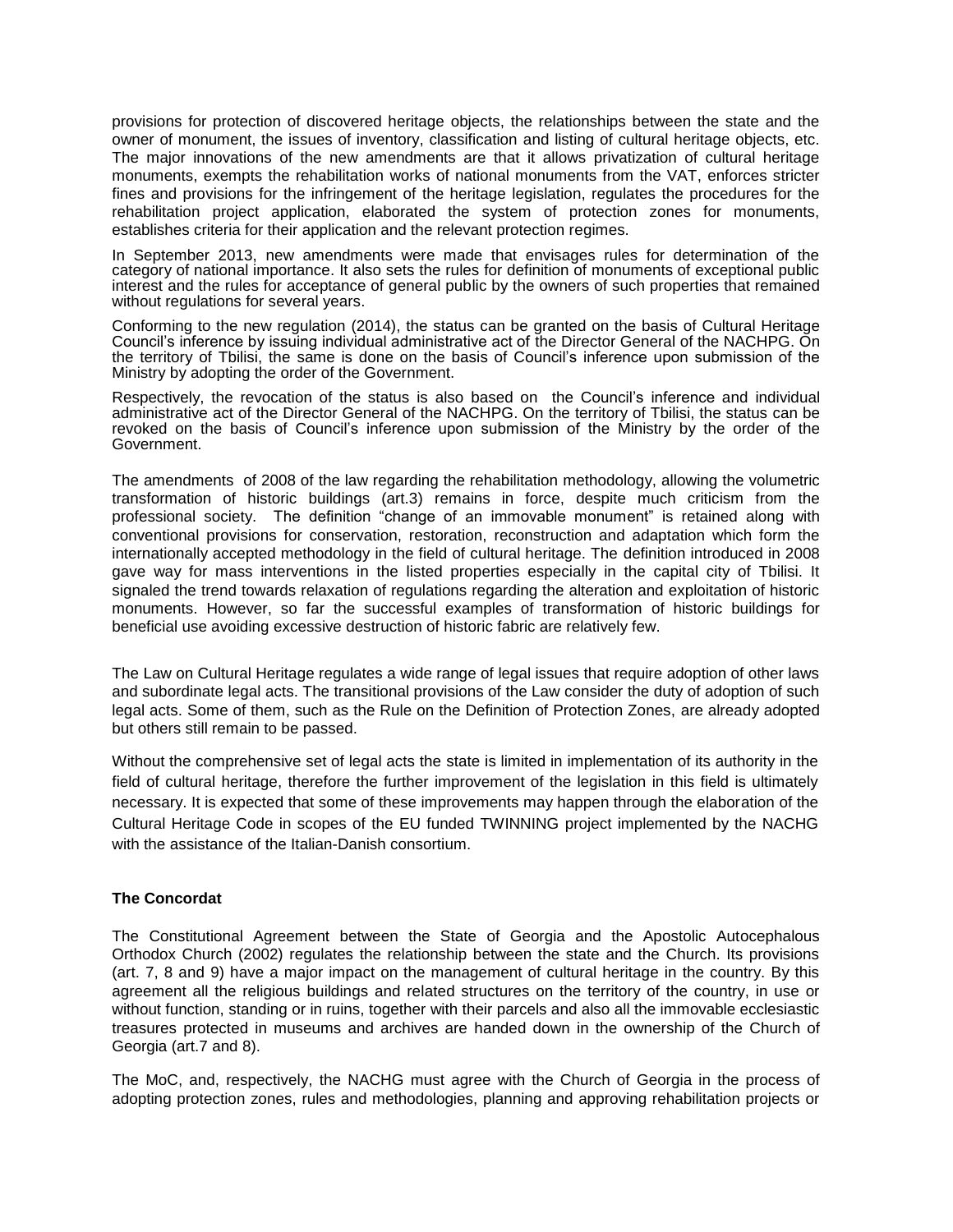scientific research of movable and immovable religious monuments. Together with the state, the Church is responsible for maintenance and care of the monuments in its ownership (art.7 and 9). The property of the Church is exempt from the state taxes (art. 5).

According to the Concordat the church is the owner of the majority of immovable listed properties in the country, most of which, at the same time, are living heritage sites, with the religious function being restored and enhanced after the fall of Soviet regime. Because of this special circumstance, the specific rules for maintenance and exploitation of these properties need to be elaborated.

On 17 July 2014 on the basis of the initiative of the NACHPG the Memorandum of Cooperation was signed by the Minister of Culture and Monuments Protection and the Representative of the Patriarchate of Georgia. The memorandum envisages further improvement of cooperation between the state and the church, *inter alia*, through joining the Councils in decision making over the intervention on Listed Properties.

# **Spatial Planning Legislation**

The main document regulating the spatial organization is the Law on the Principles of the Spatial Organization and Town Planning (2005). It sets the major aims and principles in spatial organization of the country and the process of planning. The provisions set by the law are based on the principles of sustainable development which involve equal spatial development of the country, protection and rational use of the resources, decentralization and polycentrism of the spatial-economic development, equal distribution of the infrastructure on the whole territory of the country etc. One of the significant aspects of the document is that in public-private relations it gives the apparent privilege to the public interests.

The law also requires harmonization of the plans at the different levels, as well as their integration with the planning documents of different fields, such a cultural heritage or environmental protection. It is important to note that the legal texts regulating the spatial organization, construction process and housing do not contain direct regulations for cultural or natural heritage. In the provisions having a potential connection to these fields they consider and refer to the respective Laws (e.g. on Cultural Heritage) and vice versa.

The analysis of other normative texts, such as the Decree of the Government on Rules and Conditions for Construction Permits is given in the section 2.9.

Since 2013 the work is ongoing to create the Spatial Arrangement and Construction Code. The draft is being circulated between the government bodies and is expected to be adopted by the Parliament is spring 2015.

#### **2.3 Forms of Immovable Heritage Protection**

The Georgian legislation defines two mechanisms for protection of cultural heritage objects (a) Initial (temporary) and (b) permanent protection through granting the status of the Cultural Heritage Property or the Listed Property status.

Initial (temporary) protection is applied when the heritage object is being discovered. In such a case the founder is obliged to inform the Ministry of Culture and Monuments Protection about the finding. The Ministry is responsible to assess the discovered object and, in case the cultural-historic value of an object is confirmed, to inscribe the object in the List of Cultural Heritage Properties. The object can be inscribed in this list for the period up to six months. This period can be extended only once for another six month. This period gives the experts the possibility to study the object more in details in case the existing material evidence is not sufficient for granting the Listed Property status. After this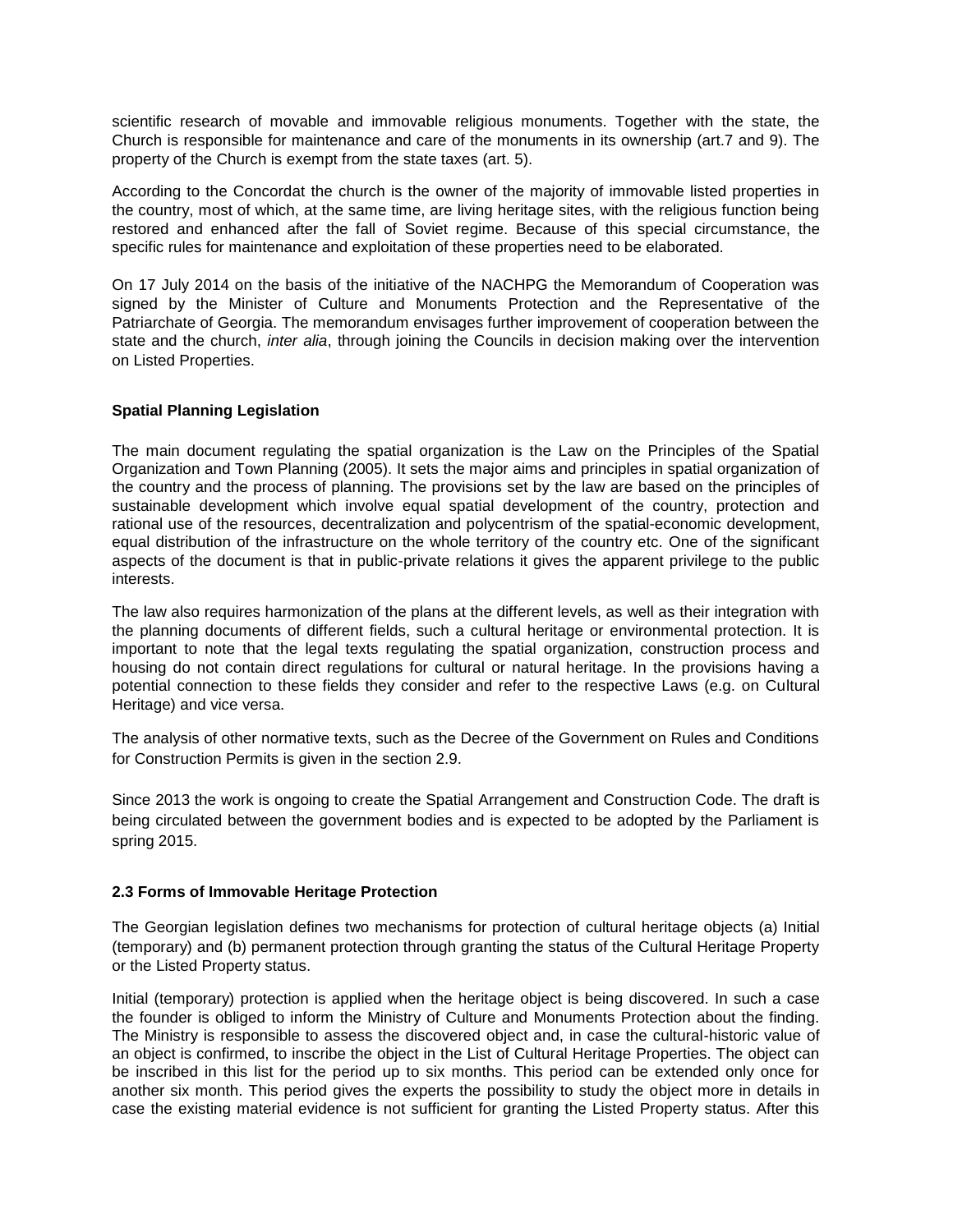period the object is either granted the Listed Property status or taken out from the List of Cultural Heritage Properties.

The permanent protection is granted by the decree of the Director General of the NACHPG, on the basis of the advice of the Cultural Heritage Council. Among other provisions the protection regime implies the establishment of the individual protection zone, corresponding areas and regulations which aim to preserve the setting of the monument which contributes to its historic, cultural and other values. It is important that while being inscribed in the list of Cultural Heritage Properties an object enjoys the same protection regulations as the Listed Property.

# **Designation Criteria**

A cultural property may be listed when it has a proved historic and cultural significance linked with its authenticity, uniqueness or age (Law on Cultural Heritage, art.15). Authenticity, uniqueness and age are the ultimate factors to define the significance of a cultural asset and to grant the status of a monument. The topographically identifiable groups of buildings or structures may also be listed as complex objects (ibid. art 3) The presence of a monument, as defined above, is the ultimate criterion for designation of the General and Individual Protected Zones. The area of an immovable listed property can be defined as a plot of land registered with a property or, in case of absence of the land register, an area occupied by the listed property (ibid, art. 3 (r)).

# **Designation Authority**

According to the national legislation, as of 2014, it is the Director General of the NACHPG to assign a Listed Property status to the historically or culturally significant object. As an exception, on the territory of the capital city of Tbilisi the responsibility for granting the monument status, listing and delisting the cultural heritage properties is handed to the Government of Georgia, which takes decisions on the basis of proposals made by the Ministry of Culture and Monuments Protection.

#### **Hierarchy and Classification of Cultural Heritage Listed Properties**

According to the Law on Cultural Heritage listed property can be granted the grade of national significance on the basis of submission by the Ministry by the decree of the Georgian Government if it has the special historic and cultural value. A listed property of national significance can be nominated by the Prime Minister for inscription in the List of World Heritage Sites. Thus there can be distinguished three steps in the hierarchy of listed properties (1) listed property (2) listed property of national significance (National monument) (3) listed property of international significance (World Heritage Site).

The protection regulations are stricter for the listed properties of national significance and World Heritage Sites then for listed properties without such a grade. For example, protection zones are more extensive for national monuments and World Heritage Sites, their privatization is not allowed by the law, etc.

The Law on Cultural Heritage defines the following types of immovable listed properties:

- $\Box$  Archaeological (cultural stratum, underwater and underground remains of more than 100 years)
- □ Architectural (buildings and ensembles, castles, cult buildings, etc.)
- $\Box$  Engineering (bridges, tunnels, canals, aqueducts, etc)
- $\Box$  Urban (unity of urban structures, street networks)
- □ Parks and gardens (urban or rural historic parks and gardens)
- D Palaeographic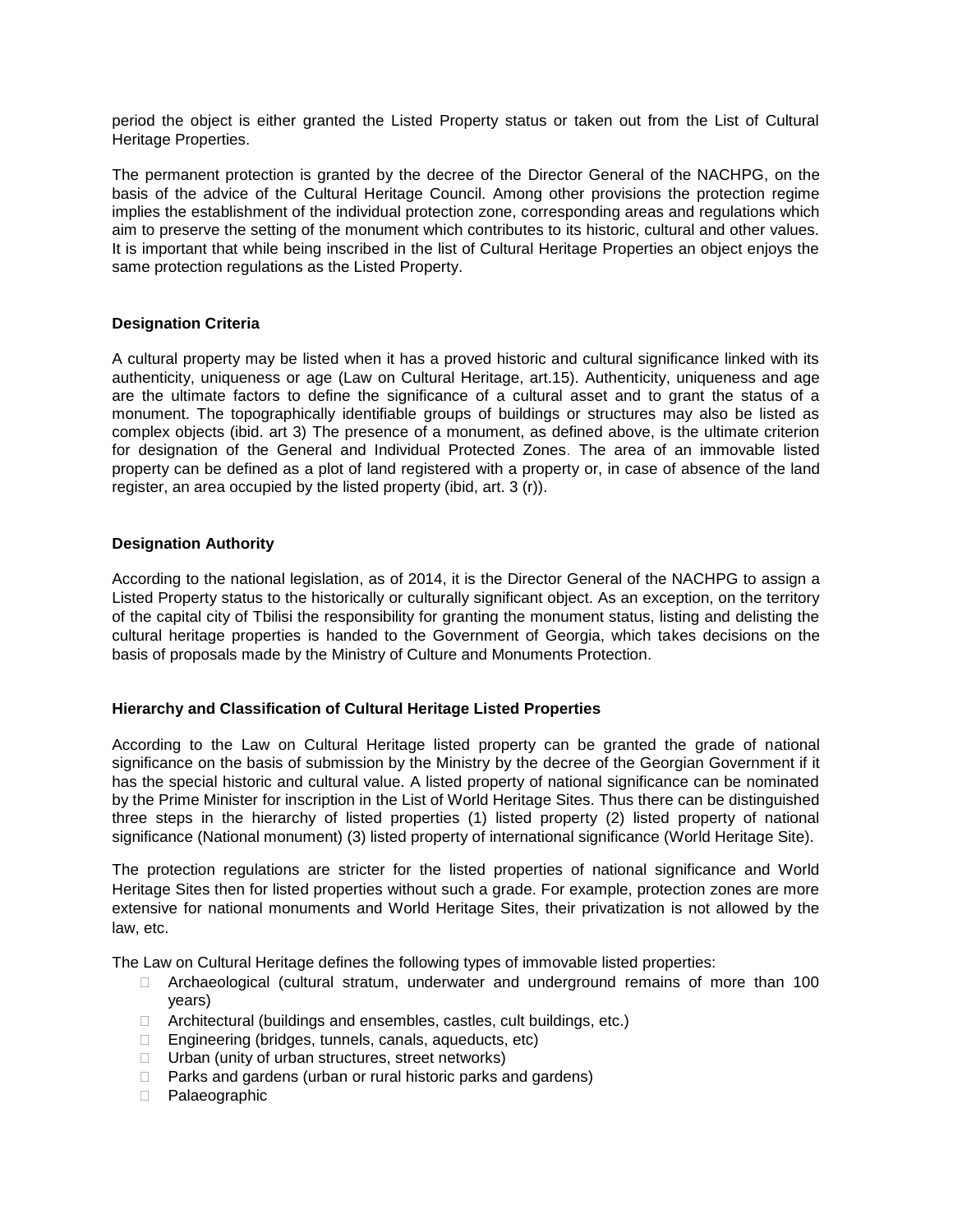- $\Box$  Monumental painting (frescos, wall paintings, mosaics, etc)
- $\Box$  Memorial (linked with the historic event of a person)
- $\Box$  Fine arts
- Ethnographic
- Documental (publications, manuscripts, etc)
- $\Box$  Property linked with the development of science and technology.

Any intervention on or use of the listed property which diminishes its historic and cultural value, damages and endangers it, affects its authenticity and prevents its interpretation is prohibited by the Law.

# **Cultural Heritage Protection Zones**

The system of protection zones provides specific tool for territorial protection of immovable cultural heritage.

The Law on Cultural Heritage defines a cultural heritage protection zone as:

"A territory around immovable monuments or the area of their abundance, where the specific regime of exploitation is applied and the aim of which is to protect monuments from adverse impact (Law on Cultural Heritage, art.3)"

This is the broad concept under which two types of protection zones are distinguished:

a) Individual Protection Zone is a statutory territory around monument, which ensures its protection from adverse impacts. It is made up of Physical and Visual Protection Areas. The first corresponds to an immediate area surrounding a monument; the latter - to a wider landscape, views, panoramas and vistas.

Individual Protection Zones are automatically established from the moment of listing. The statutory radius of a Physical Protection Area is defined as twice the maximum height of a monument, but no less than 50m (Parliament of Georgia, 2007, art. 36 (2)). The statutory radius of a Visual Protection Area varies according to the category of a monument and the location in rural or urban setting: the monuments located in urban areas are protected with a Visual Protection Area of 150m from its outer contour, the Visual Protection Area of the monuments of national importance is 250m, these distances double in rural areas and are respectively 300m and 500m. The World Heritage Sites enjoy the greatest degree of protection with 1000m Visual Protection Area (Parliament of Georgia 2007, art.36 (4)).

b) General Protection Zones may be established according to the type of a protected cultural asset – be it a historic settlement, archaeological area or landscape.

General Protection Zone may be the following:

- Historical Built-up Area Protection Zone: a territory, where there is a dense concentration of monuments and other properties of cultural significance and the authenticity and integrity of the street network, the planning pattern and morphology of the built fabric is preserved.
- □ Built-up Area Regulation Zone: an additional layer of protection for any other Individual or General Protection Zone, or as a territory, where there are fragments of authentic street network, historic setting and planning pattern, and/or single monuments and other properties of cultural significance preserved.
- Historical Landscape Protection Zone: an urban or rural territory of historic, cultural and aesthetic significance, which had been formed as a combined work of man and nature, or which represents the traditional natural setting of a monument.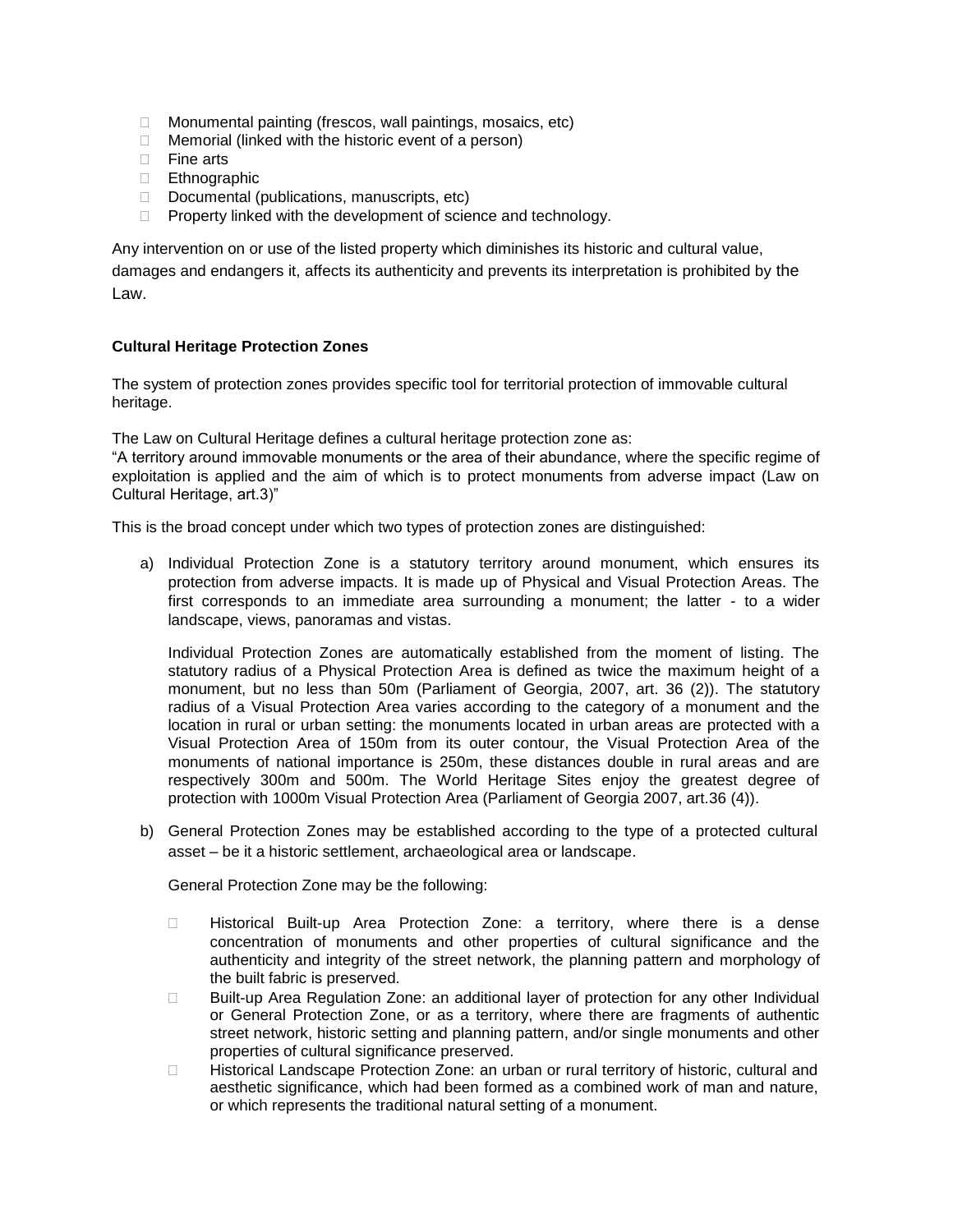□ Archaeological Protection Zone: the territory where archaeological findings are identified or observed.

The sophisticated hierarchy of zones makes the purpose of designation more specific and sets out what could be the justification in each case of designation – for example, the proportion of authentic historic fabric preserved, concentration of monuments and presence of historically evolved landscape.

The cultural heritage law of Georgia allows overlapping of Individual and General Protection Zones, which means that Individual Protection Zones remain in force after designation of General Protection Zones.

The General Protection Zones are designated by the government (the Cabinet of Ministers) following the submission of the Minister of Culture and Monuments Protection. Consultation with relevant local authorities is obligatory.

The Individual Protection Zones are established automatically at the time of listing of a monument and can be enlarged by the decree of the Minister of Culture and Monument Protection if it is deemed to be necessary for the protection of a monument.

As an exception, on the territory of the capital city of Tbilisi the right to propose the cultural heritage protection zones for approval to the government of Georgia rests on the Mayor of the city.

The cultural heritage protected zones are enforced by the Law on Cultural Heritage. The issue of territorial protection is also covered by environmental legislation (Law on Protected Territories, 1996), which introduces a category of Protected Landscape as an area evolved over time under anthropogenic factors. By definition Protected Landscapes stand close to the concept of a Cultural Landscape present in international and European treaties (e.g. European Landscape Convention, World Heritage Convention). A Historical-Cultural Zone is also present as a component of a National Park, although apart from a broad statement of purpose there is no specific protection regime defined.

The Law on Cultural Heritage requires the consideration of cultural heritage monuments and their protection zones in town and country planning documentation (art 42.8), so does the Law on the Principles of Spatial Organization and Town Planning (art 30.9) and its subordinate acts (see section 2.8).

#### **Regulation for Cultural Heritage Protection Zones**

The Law on Cultural Heritage prescribes general as well as more detailed protection regimes for each type of zones. These regimes may be further refined in scope of the Historic-Cultural Reference Plan, which is the essential and mandatory basis for town planning documentation within protection zones. Where the Historic-Cultural Reference Plans are not elaborated, any project proposal should be based on preliminary Architectural and Historical Study, prepared by and at the expense of the developer.

Any intervention in the historic environment within protection zones requires consent from the local government with the approval from the NACHPG. The interventions in listed monuments and buildings inscribed in the list of Cultural Heritage Objects are the subject of the approval by the NACHPG.

Some of the most rigid regulations apply to the Historical Built-up Area Protection Zone. Here new development is only permitted when it replaces a deteriorated structure which is not of historic or cultural significance, or when it enhances the historic environment by filling the gaps in historic fabric, replacing invaluable buildings or dissonant structures and restoring the historic setting and morphology.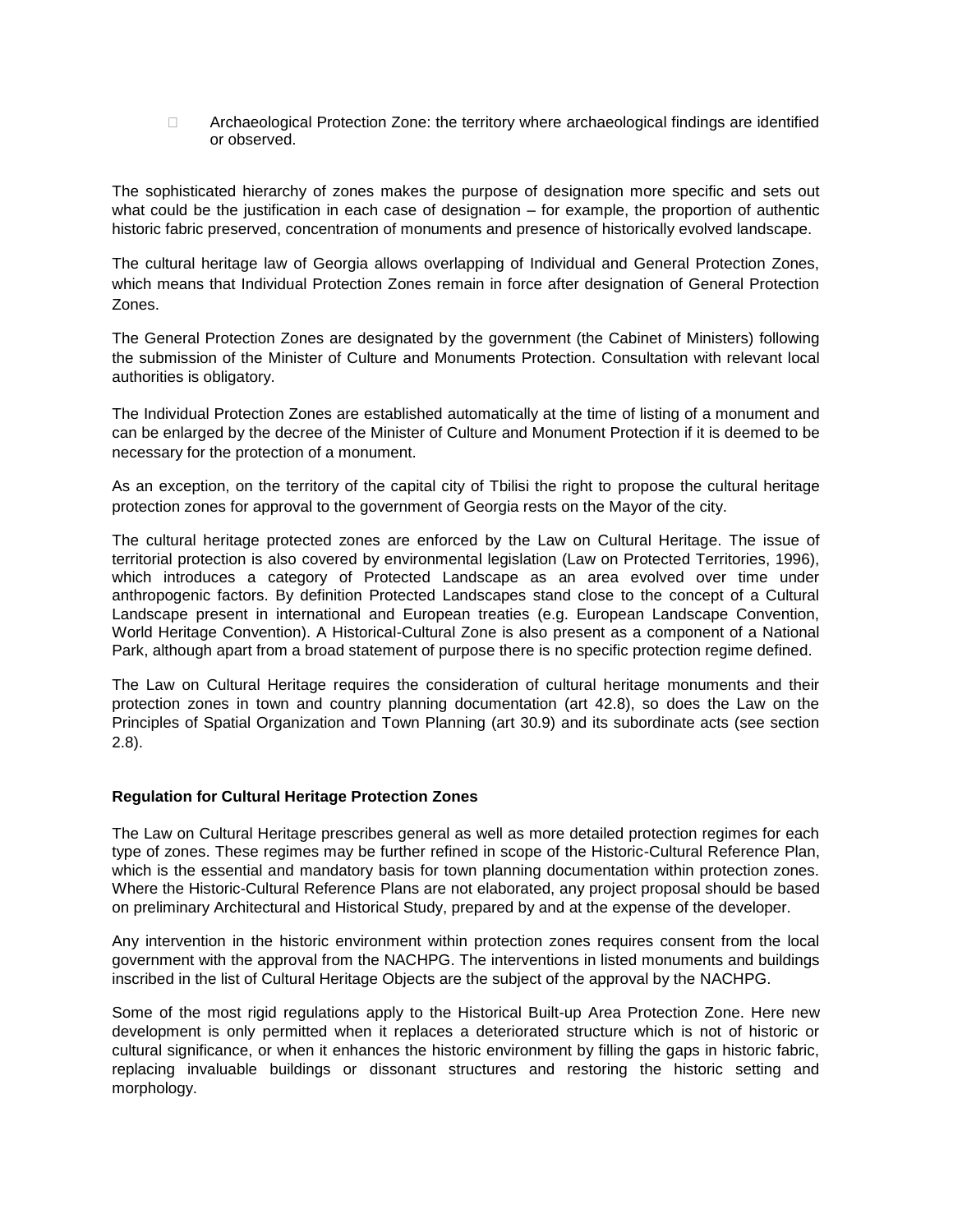The demolition of buildings in all types of cultural heritage protection zones is prohibited except the cases when there is an imminent threat of destruction due to irreversible deterioration of physical condition of a building, or when it is deemed necessary to remove the buildings distorting the historical environment.

In the Historical Landscape Protection Zones only temporary constructions may be permitted when it is necessary for the purpose of protection or scientific research of protected structures within or when is it considered to be of the supreme public interest. No construction activities are to be permitted within Archaeological Protection Zones.

These general provisions are further articulated in articles 36-44 of the Cultural Heritage Law and explain the details of permitted outdoor advertisement, control of alteration of appearance of buildings, street network, landscape and streetscape as well as functions, traffic, clauses related to industrial wastes and hydro-geological conditions.

#### **2.4 Other Protection/Safeguarding Mechanisms for Historic Towns and Settlements**

#### **Historical-Cultural Reference Plan**

As defined by the Law on Cultural Heritage the Historical-Cultural Reference Plan is the comprehensive scientific-research instrument developed through multidisciplinary approach. It contains data and analysis of historic environment and cultural heritage monuments, as well as recommendations for the planning regulations necessary for their protection. The Historical-Cultural Reference Plan is the basis of the town planning documents, such as Building Regulation Plans.

The informative section of the Reference Plan contains informative, analytical and conclusive sections. The informative section provides an integrated database produced on the basis of comprehensive inventory of an area.

The analytical section contains the characterization of the historic environment, definition of the value of the area in general context, assessment of the historically formed architectural as well as natural spatial landmarks, etc.

The conclusive section provides the principles for protection, rehabilitation and development of cultural heritage in the given area, recommendations on permitted activities within protected zones, among others the recommendations on the properties in the need of rehabilitation (listed properties, cultural heritage properties, background buildings, public space, etc) and on the methodology for their rehabilitation. The conclusive section also provides the list of all monuments and cultural heritage objects and the synthetic map with all reference data.

Through the financing of the MoC the Historical-Cultural Reference Plans have been elaborated for the two largest historic cities in Georgia – Tbilisi and Batumi historic districts – and also for the resort town of Abastumani. These GIS based instruments have been handed to the local governments for management and control of the development in historic districts. The creation of these instruments enabled the transfer of the decision making power in relation to the listed properties and development from the MoC to the local-government in Tbilisi and Batumi. These systems have greatly contributed to development of electronic services permits procedures, making the administration of permits much more time consuming and effective.

#### **Conservation Plan**

The Conservation Plan is an instrument for management of complex objects of cultural heritage (ensembles, groups of buildings, topographically definable units of immovable properties). It is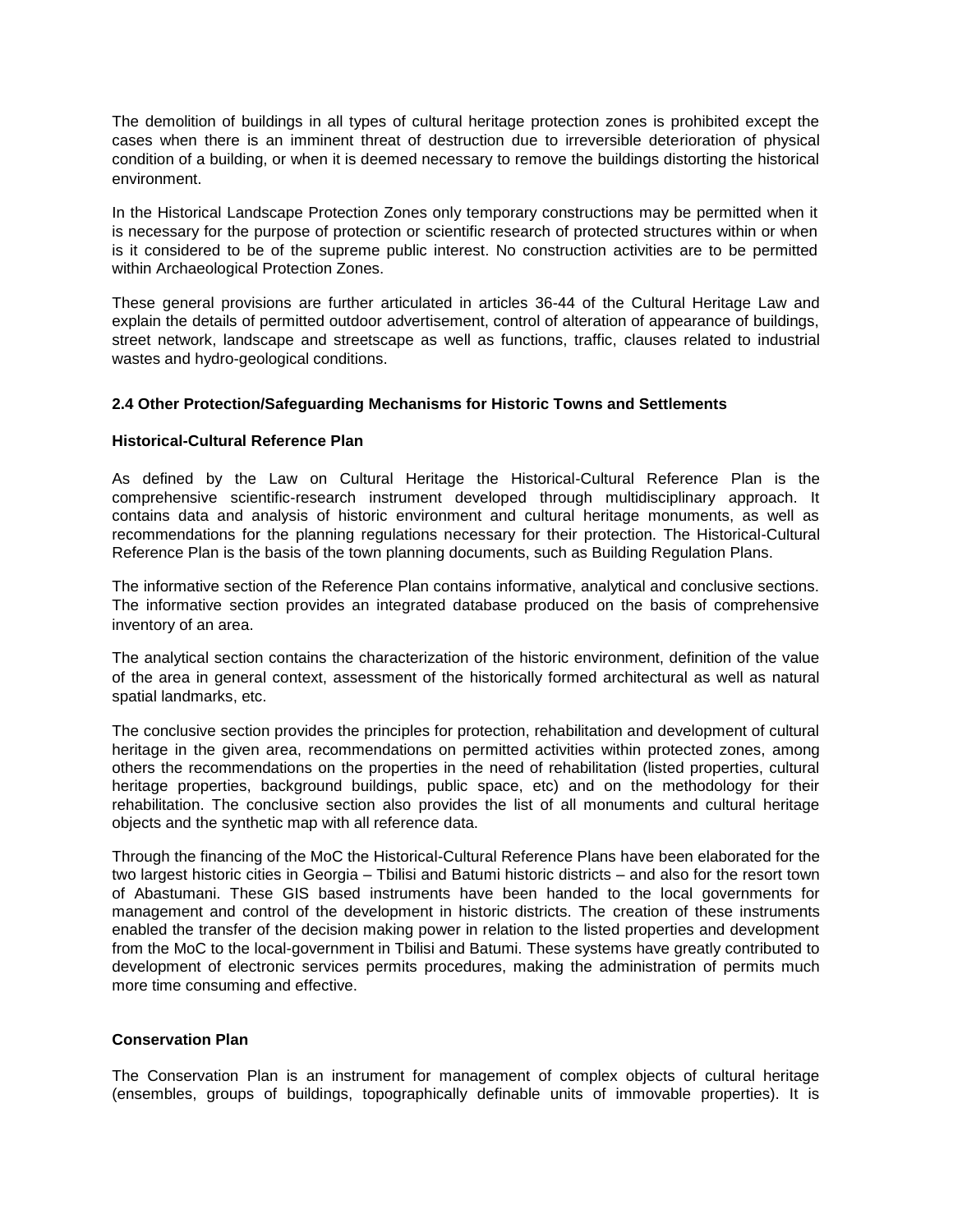elaborated by the NACHPG and enacted through the decree of the Director General as a document mandatory for consideration. The Conservation Plan includes scientific, methodological and practical instructions in respect of the works applicable to a listed property, establishes basic regulations and the list of admissible works, procedures for maintenance and use, etc.

Even though some extensive studies have been carried out on different listed properties in the country, so far none of them is adopted as a Conservation Plan.

#### **Cultural Heritage Rehabilitation Area**

The cultural heritage rehabilitation area is a territory designated under the decree of the Government of Georgia on the proposal of the MoC and on the initiative of the self-government bodies. The rehabilitation area is being designated within a General Protection Zone with an aim to support and promote cultural heritage, on the basis of a development program set up for the selected area. The development program shall be adopted by the Government and should include (a) comprehensive assessment of the historical, architectural and artistic values of buildings, (b) assessment of listed properties; (c) analysis of economic and social situation, potential tourism, economic and social development in a rehabilitation area; (d) projects for rehabilitation of communal infrastructure and listed properties; (e) cost estimates for implementation of the program.

The peculiarity of the concept of a rehabilitation area lies in its financing method. Namely along with the conventional funding sources, such a state and self-government budget, grants and donations the development program shall also be funded through the dues and fees imposed on the residents and owners in the Rehabilitation Area. The respective amendment in the Law on Local Dues and Fees define the payable amount as 1.5 GEL per square meter for each owner (legal user) within the area for the period of implementation of the development program.

The above method of financing the rehabilitation area has so far never implemented in practice, mainly because of the public protest against the new dues. The proposed formula does not consider the difficulties that these dues and fees impose on low income families, socially vulnerable groups and the population below the poverty line. It promotes gentrification and if intensively implemented may have a great influence on the social fabric in historic centres and settlements in future.

#### 2.5 **Intangible Heritage**

In 2008 following the ratification of the Convention for Safeguarding of the Intangible Cultural Heritage of UNESCO by the Georgian Parliament, several basic changes were introduced at legislative level, including the Georgian national law "on Cultural Heritage".

Based on these amendments the duty for defining and implementation of the state policy in the field of intangible cultural heritage has been assigned to the Ministry of Culture and Monuments Protection of Georgia. Since 2011 the administration of the field is delegated to its subordinate institution - the National Agency of Georgian Cultural Heritage Protection.

The draft national law on the Safeguarding of Intangible Heritage of Georgia, that was developed by the National Agency in 2013 envisages further improvement of the institutional capacity for intangible heritage (ICH) management in the country, namely to refine the duties and responsibilities with a view to delegate some of the functions related to the identification and protection of the ICH elements to local authorities. However before such can take place still more intensive collaboration with regions of Georgia is necessary in order to enable the local governments to develop capacities and skills necessary for ICH identification and safeguarding.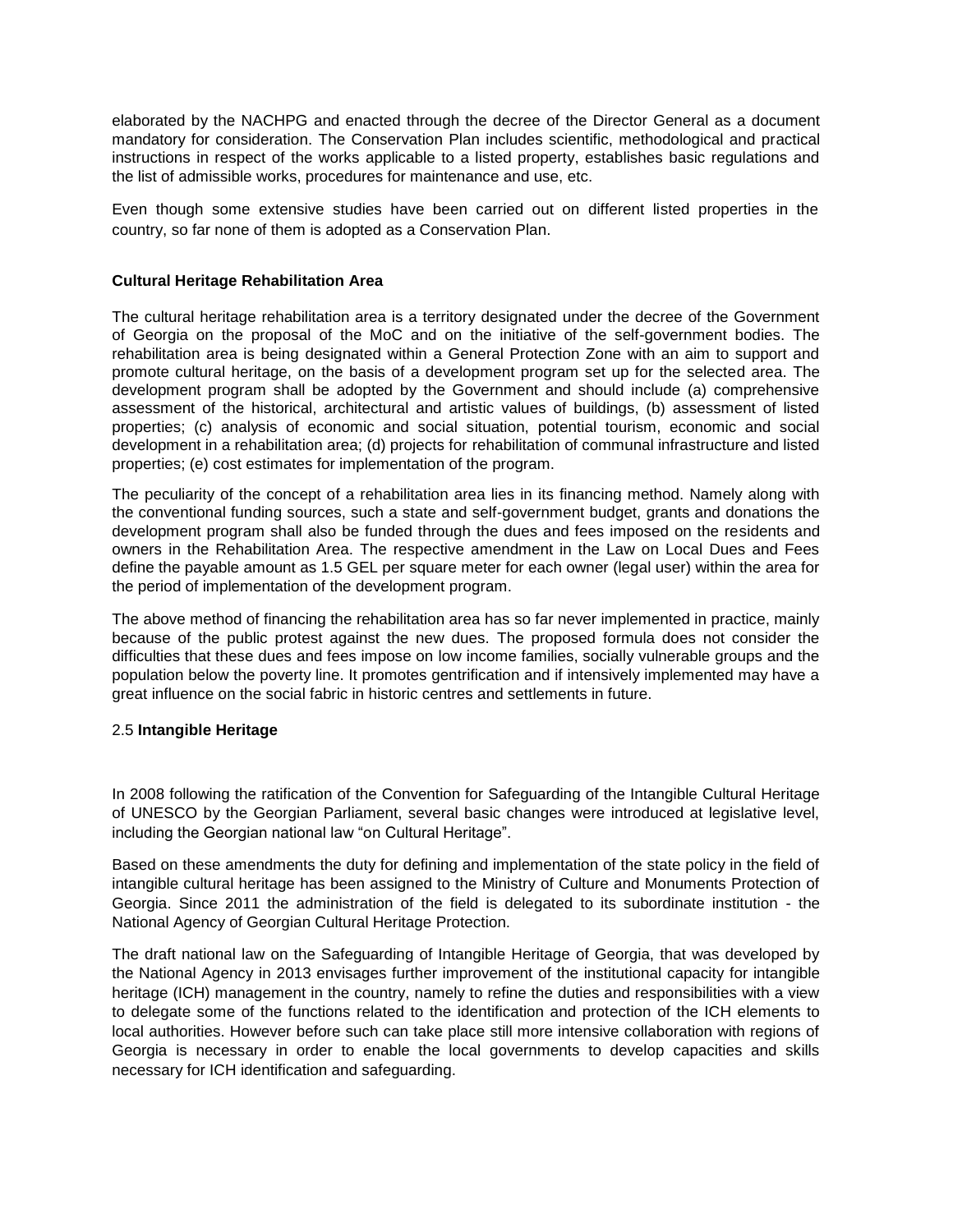With regards to planning policies the on-going work on the Guidelines for Intangible Heritage Management is ultimately important. The document is expected to define the key aspects of ICH management at national, regional and local levels, for public as well as private sectors.

### **2.5 Consultation Mechanisms**

The legal obligation of the state bodies to provide citizens with the out of charge scientificmethodological and legal consultation in the sphere of cultural heritage protection is defined by the law. The NACHPG has started to develop such consultation services rather recently, since 2014. There is an appointed staff, in the Permits Department, to provide all relevant consultation to the citizens.

Also the permanent meetings with the relevant stakeholders, including the self-governing entities are taking place to discus and agree with the protection and development issues of the cultural heritage field.

The consultations prior to construction and archaeological works are relatively intensive as such works require adequate permits. Consultation may be sought formally or informally prior beginning the process of permit.

The construction permit is issued through the public administrative procedure. A person, who seeks the permit, must put up an information board on the construction site with the details of planned development and later with the land use conditions defined by the permit. This rule applies when the planned construction is situated within a built-up area. At the same time a responsible administrative body is obliged to publish a public notice as it starts the administrative procedure for issuing the permit. Within 20 days from the public notice anyone has the right to submit an opinion on the project. The public hearing may as well be held during the process. An administrative body issuing the permit has the right to consider or ignore these opinions, except the opinions of those directly affected by the planned project (e.g. residents and owners of businesses, of the area, etc).

The consultations with the owners of listed properties or general public are rarely held prior to listing the properties or enacting the protection zones. The reasons may be different: (a) the large number of properties were listed already in the Soviet period and now the inscription in the Register of Lister Properties is just a formality following the adoption of the new legislation; (b) the responsible bodies lack the implementation mechanism and adequate organization; (g) the lack of experience in designation of protected areas (since 2007 the protection zones were legally enacted only in three cases (Mtskheta historic town, Gonio fortress and Sakdrisi mining site).

In the field of natural heritage protection, due to the existence of the inspection of environmental protection, the citizens often address the MoE or the organs of self governments to avoid the sanctions.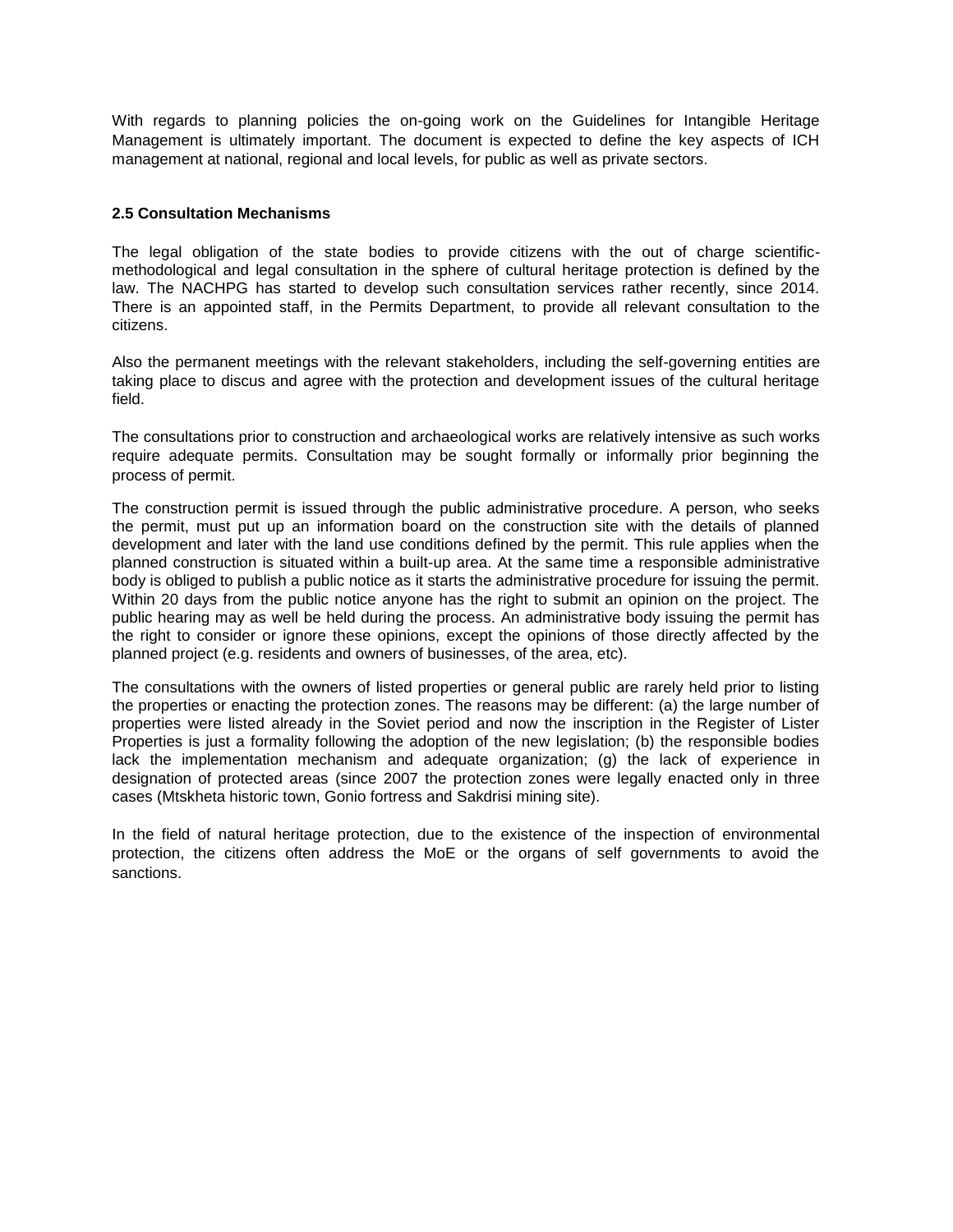# **2.6 Statistical Details**

a) The financial budget devoted to heritage protection in relation to the different institutions or administrations involved:

| Year | The implementing body                                           | Annual budget approved |
|------|-----------------------------------------------------------------|------------------------|
| 2005 | National Program for Cultural Heritage (the MoC)                | 504.700                |
| 2006 | National Program for Cultural Heritage (the MoC)                | 2.536.700              |
| 2007 | National Program for Cultural Heritage (the MoC)                | 2.682.000              |
| 2008 | National Program for Cultural Heritage (the MoC)                | 6.876.599              |
| 2009 | National Program for Cultural Heritage (the National<br>Agency) | 7.553.172              |
| 2010 | National Program for Cultural Heritage (the National<br>Agency) | 3.321.000              |
| 2011 | National Program for Cultural Heritage (the National<br>Agency) | 9.760.000              |
| 2012 | National Program for Cultural Heritage (the National<br>Agency) | 17.728.400             |
| 2013 | National Program for Cultural Heritage (the National<br>Agency) | 7.000.000              |
| 2014 | National Program for Cultural Heritage (the National<br>Agency) | 7.839.000              |

Table. 3. The budget for the National Program for Cultural Heritage<sup>1</sup>

b) The number of different types of specific immovable and environmental assets that have been designated for protection:

The revision of the state inventory of cultural heritage was intensively implemented in 2004-2008 in order to update the lists of monuments of the Soviet period and identify new objects for designation in different regions and historical towns of the country. The registration cards were filled for each of the inventoried object. The process allowed the updating of the National Register of the Listed Properties.

Table. 4. Number of listed properties in historic cities and towns inventoried in 2004-2014

| Tbilisi       | 1763 |
|---------------|------|
| Abastumani    | 128  |
| Telavi        | 218  |
| Signagi       | 101  |
| <b>Batumi</b> | 378  |
| Gori          | 58   |
| Poti          | 68   |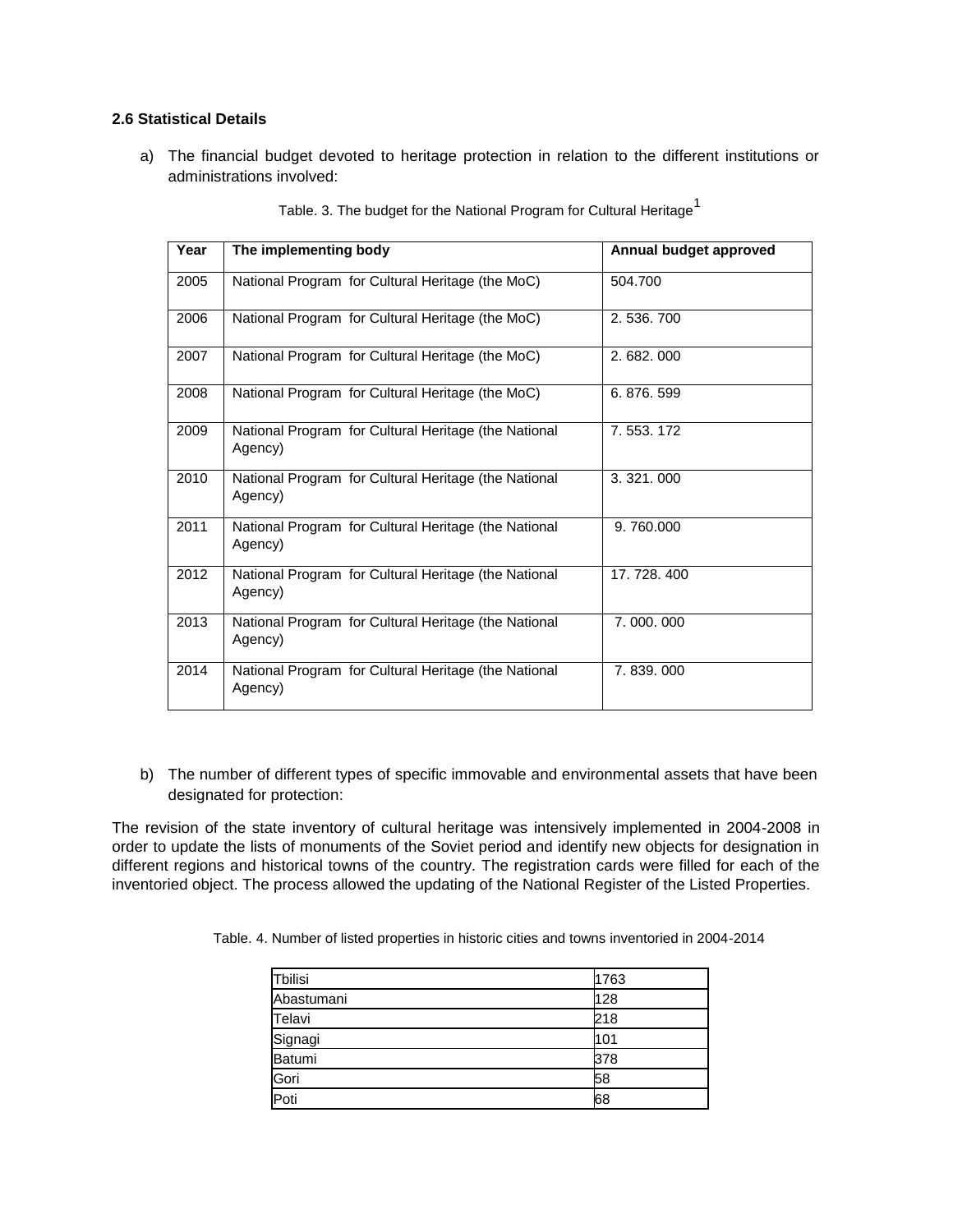| <b>Mtskheta</b> | 43  |
|-----------------|-----|
| Kutaisi         | 265 |
| Dusheti         | 93  |

In terms of environmental protection there are 14 Strict Nature Reserves, 11 National Parks, 19 Managed Nature Reserves, 41 Natural Monuments and 2 Protected Landscape in Georgia, the total area of these makes 600 490, 04 ha, or 8.62 % of the country's territory.

c) The number of staff in the state (or regional) protection services and their status and expertise as well as staff involved in such protection within the remit of local self-governments' responsibilities.

Table. 5. Number of Staff in the state institutions related to immovable cultural heritage management

| <b>Institution</b>                                                          | Number of staff |
|-----------------------------------------------------------------------------|-----------------|
| National Agency for Cultural Heritage Preservation                          | 109             |
| Museum-Reserves and museums subordinated to the National Agency             | 184             |
| The Department for Cultural Heritage Strategy, Coordination and Permissions | 14              |
| (MoC)                                                                       |                 |

1 Since 2008 the National Agency for Cultural Heritage Preservation has a major share in the state budget for cultural heritag.

In relation to the number of staff and professionals in the regions of the country the following is to be taken into account: Georgia is not a party of the paragraph 2, article 6 of the European Charter of the Local Self-Government which provides the obligation of the state to ensure the employees of regional and local state institutions with adequate working conditions. The working conditions and salary of the employees has been much poorer in regions than in central institutions. Hence there is a deficit of qualified personnel and professionals in the regional and local government institutions. Ensuring adequate working conditions in regions would encourage qualified professionals to work in local government bodies in the regions and would greatly improve local professional capacity to adequately address cultural heritage and other issues.

#### **2.7 Inventories, Recording Systems and the Planning Process**

#### **Recording and Registration Tools**

The Law on Cultural Heritage defines the following instruments for identification and registration of immovable heritage:

- The List of Cultural Heritage Objects;
- The Registration Card of an immovable object/listed property;
- The State Register of Listed Properties;
- The certificate of immovable listed property.

The registration documentation is processed by the Department for Cultural Heritage Strategy, Coordination and Permissions at the NACHPG.

The List of Cultural Heritage Objects is a tool for the Immediate/temporary protection of cultural heritage objects. From the moment of inscription in this list an object becomes the subject of same legal regulation as of the immovable listed property. The List contains the following information: number, name, address/location and additional information if necessary for identification of the object.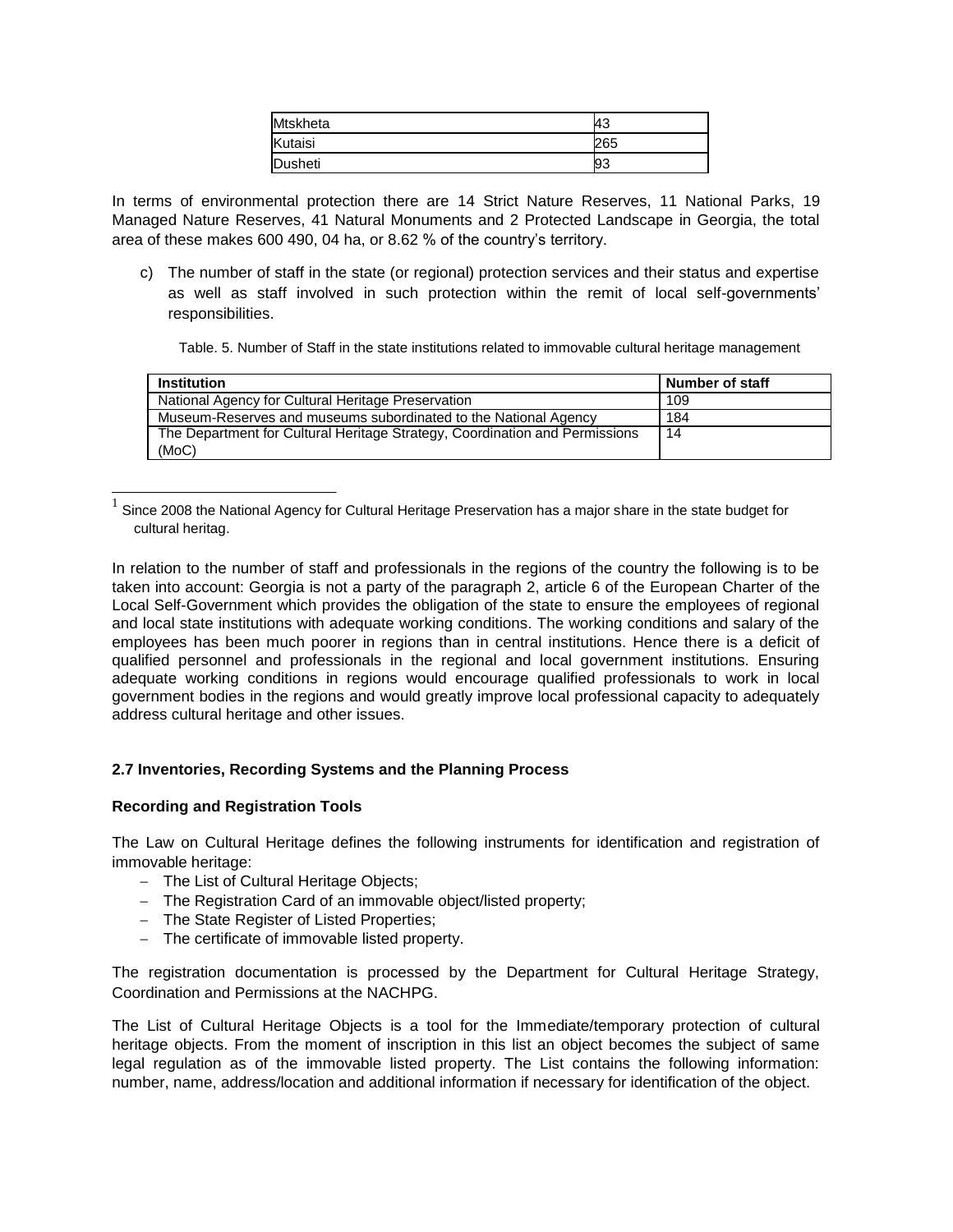The Registration Card of an immovable cultural heritage object/listed property is a statutory annex to the resolution of the Director General of the NACHPG on granting the status of a listed property or inscription in the list of cultural heritage objects. It contains basic information for identification of the property.

In a month's period from adopting the resolution on granting the status of a listed property or its cancellation the information is to be reflected in the State Register of Listed Properties.

The Certificate of a listed property is a document adopted through the legal act of the Director General of the NACHPG. It contains information from the Registration Card and also the scientific and research information on the property including the cartographic and cadastral information, plan of the protected zone, graphic documentation of a building, etc.

The forms of the abovementioned documents is based on the standard recommended by the Council of Europe for documenting cultural heritage, namely on the Core Data Index on historic buildings and architectural monuments. The same time the format of the document is adapted to the cultural heritage digital database which is being developed by the MoC and the NACHPG.

#### **Comprehensive Inventory**

The Comprehensive Inventory is a method defined by the law for collecting information on historic settlements and historic centres of the towns. It implies collecting basic information required by the Registration Card on every immovable property in the area and processing the data in GIS database. Such comprehensive Inventories were implemented by the MoC in two major cities – Tbilisi and Batumi (in 2005-2006) and a resort town of Abastumani (in 2008). In Tbilisi historic district 12 000 immovable properties were inventoried, which allowed identification of many new properties of high historic-cultural value. As a result the

number of listed properties increased from 812 to 1768. In Abastumani the inventory enabled identification of 350 cultural heritage objects, out on which the list of monument was set up for the first time with 128 outstanding properties.

#### **The Information Systems in Cultural Heritage Management**

The first project in Georgia drawing on the European experience of applying GIS for the inventory of cultural heritage was the Tbilisi Pilot Project implemented in 1999-2000 in scope of the joint program of the World Bank and the Georgian Government implemented with the assistance of the Council of Europe. The methodology elaborated within this project enabled the development of large scale GIS projects for inventory of urban heritage in Tbilisi, Batumi and Abastumani in 2005-2008. The elaboration of the Historical-Cultural Reference Plans of these historic cities was made possible thanks to the immense data processing and analytical capacity offered by the GIS.

In the scope of Tbilisi and Batumi projects the special computer program has been created to manage and process information in digital format. The program allows integration of the attribute and graphical data and is equipped with the comprehensive search tool and a tool for generation of different thematic maps. This GIS based program has set the model for elaboration of Historical-Cultural Reference Plans in other historic towns and settlements. Moreover, GIS has been increasingly used in the inventory of immovable objects and for creation of cultural heritage protection zones all over the country (e.g. Mtskheta, Kutaisi, Signaghi, Telavi, etc).

As the experience and volume of the digitalized information has been steadily growing in the recent years, the need to systematize the information and create an integrated information system for data storage, processing and updating became evident. In 2005-2007 thanks to the financial assistance of the Development and Reform Fund of Georgia and UNDP the MoC launched a project for creation of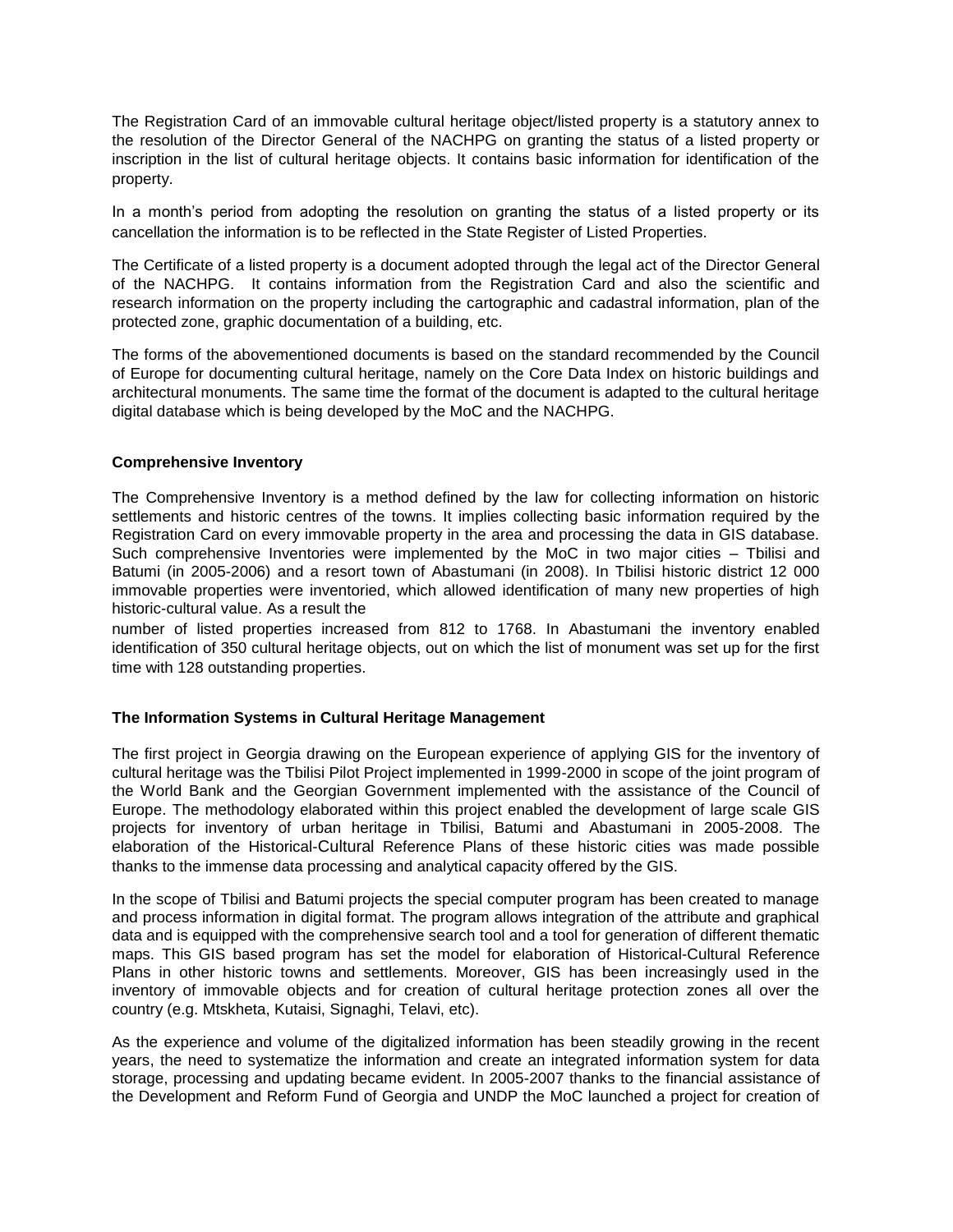the unified information system in the field of cultural heritage. The model of the system was elaborated integrating the different information on cultural heritage (protected zones, immovable and movable listed properties, museum-reserves, etc) and allowing external links to similar systems of different related institutions, e.g. State Customs Office. The integrated information system represents one of the key instruments for management and planning in the field of cultural heritage. Currently it is being tested and revised to make it efficient in practice.

Since 2009, within the Agreement between the National Agency for Cultural Heritage Preservation of Georgia and Norwegian Cultural Heritage Directorate, thanks to the financial support of the Norwegian party, the comphehensive program on creation and development of Georgian Cultural Heritage Database Management System and GIS Portal is running: The Project aimed at creation of Georgia Cultural Heritage Database Management System and GIS for developing complex management instrument of cultural heritage administration of Georgia; provision of connections between the cultural heritage management central and regional structures; making information regarding the cultural heritage publicly accessible and exchangeable with different organizations.

In line with the above-mentioned program, the project on digitalization of the Archive of Cultural Heritage is running with the financial support of Norway. Up today, the documentation on 8700 heritage objects (measured drawings, photos, certificates, etc) have been digitalized.

The National Agency for Cultural Heritage Preservation of Georgia and the National Agency of Public Registry plan to sign a memorandum of understanding aiming at cooperation with the view of development of national spatial information systems in Georgia and establishment of a permanent information exchange system.

# **2.8 Integrated Assessment for Planning Policies**

The following section explains the overall legal basis and administrative organization of the spatial planning system in the country and provides specific information as to how the process of spatial planning relates to the preservation of historic towns and monuments.

The main document regulating the spatial organization of the country is the Law on the Principles of the Spatial Organization and Town Planning (2005). It sets the major aims and principles in spatial organization and the process of planning. The provisions set by the law are based on the principles of sustainable development which imply equal spatial development of the country, protection and rational use of the resources, decentralization and polycentrism of the spatial-economic development, equal distribution of the infrastructure, etc.

One of the significant aspects of the document is that in public-private relations it gives the apparent privilege to the public interests (art.6 par.1, 2). Under the term "public interests in the spatial organization and town planning" the law defines the following aspects: (1) ensuring the conditions for sustainable and secure development of the settlements and the inter-settlement territories of the country; (2) functioning of the engineering and transport infrastructure; (3) protection and further development of the natural resources, cultural and natural heritage and recreational territories. According to the law any spatial organization and town planning document that opposes the above public interests should be halted. The "private interests in the spatial organization and town planning" are interpreted as the interests of the physical and legal persons related to the spatial-territorial planning, development and maintaining the healthy conditions of their immovable property. The activity of the physical and legal persons can be restricted if they oppose the public interests in the field of spatial-territorial planning. These provisions are very important in the process of town planning and heritage protection as they are a tool for the protection of public interests against the pressure of the market forces in the historic centres. In spatial terms this tool could help to maintain and harmoniously develop the public domain in the historic towns.

The law requires the harmonization of the spatial plans of different levels, as well as their integration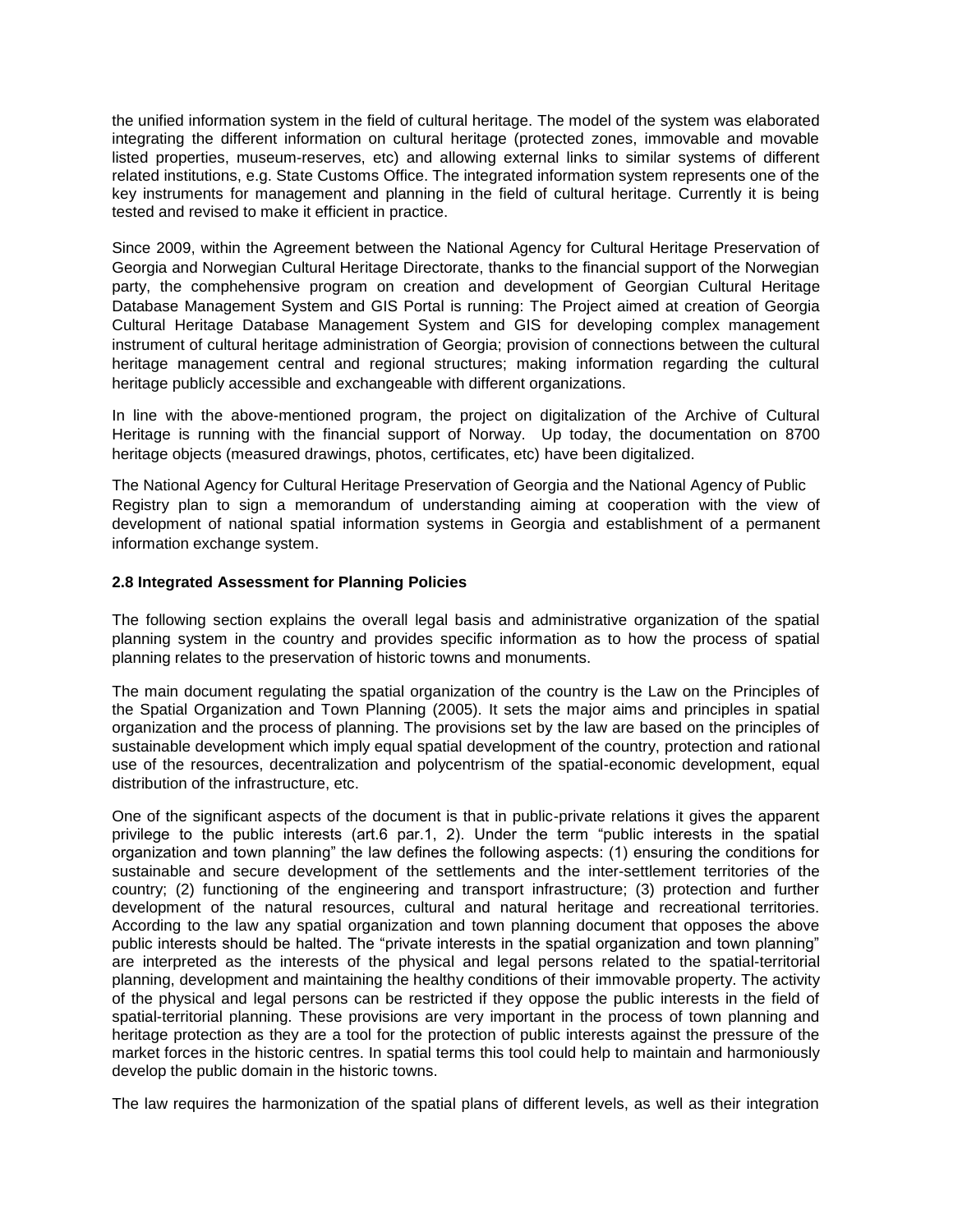with the planning documents of other related fields, such as cultural heritage or environmental protection. The legal texts regulating the spatial organization, construction process and housing do not contain direct provisions for cultural or natural heritage. The provisions related to these fields consider and refer to the respective Laws (e.g. on Cultural Heritage) and vice versa.

The Georgian legislation does not provide for a Strategic Environmental Assessment. Only an Environmental Impact Assessment (EIA) is issued by the MoE for the types of development defined by the law. These are the developments bearing risks to the environment, such as: the heavy industry plants, mines, energy plants, oil/gas pipelines, etc. The list of developments, bound by the law to obtain the EIA prior to construction permit, has been considerably reduced in the last years.

The key body responsible on spatial planning is the Ministry of Economy and Sustainable Development of Georgia and in the autonomous republics – bodies of the local executive government. On the local level the planning is implemented by the executive and representative organs of the local self government bodies.

The Ministry of Economy and Sustainable Development of Georgia adopts the Basic Provisions on the Use of the Territories of the Settlements and Building Regulation. On the basis of these Provisions the self governing bodies of the country adopt the Rules on the Use of the Territory and Building Regulation. These two documents are the foundation for elaboration of particular land use and planning documents.

There are three levels in the hierarchy of the plans for the spatial management of the country:

- National level**:** The General Scheme of the Spatial Organization of the Country. This planning document is initiated by the Ministry of Economy and Sustainable Development.
- Regional level: Plan of the Spatial-Territorial Development of the Region. This planning document is initiated by the regional government, or, if the planning extends to several regions, the central government of the country.
- Local level: town planning of the settlements (city, town, community and village) is based on two types of plans: (a) the General Land Use Plan and (b) the Building Regulation Plan. The local planning documents are initiated and adopted by the local government, or, if planning extends to several settlements, jointly by the corresponding local governments. The spatial planning documents of settlements are enacted by the executive organs of the self government bodies, except of the General Land Use Plan, which is adopted by the Council.

The management of the spatial-territorial development of settlements is executed with the help of the General Land Use Plan and the Building Regulation Plan. If the Building Regulation Plan is found sufficient for defining the land use parameters and planning decisions, the General Land Use Plan is not obligatory to be elaborated.

The General Land Use Plan provides key principles for the spatial-territorial development such as: the use of the territories (zoning), main axis of the spatial and infrastructural development, etc. The General Land Use Plan shall identify four types of the zones:

- General Functional Zones, describing the functional uses of the territories;
- Territorial-Structural Zones, indicating the spatial-structural features of the territories;
- Zones of the Special Spatial-Territorial Regulation: this status is entitled to the specific territories or settlements on the basis of the government's initiative, through the resolution of the Parliament of Georgia. Among other reasons, the justification of such a status can be the ecological or cultural features of the area. Therefore historic towns may also be designated as Zones of Special Spatial-Territorial Regulation. The Zones of the Special Spatial-Territorial Regulation are defined by the decree of the President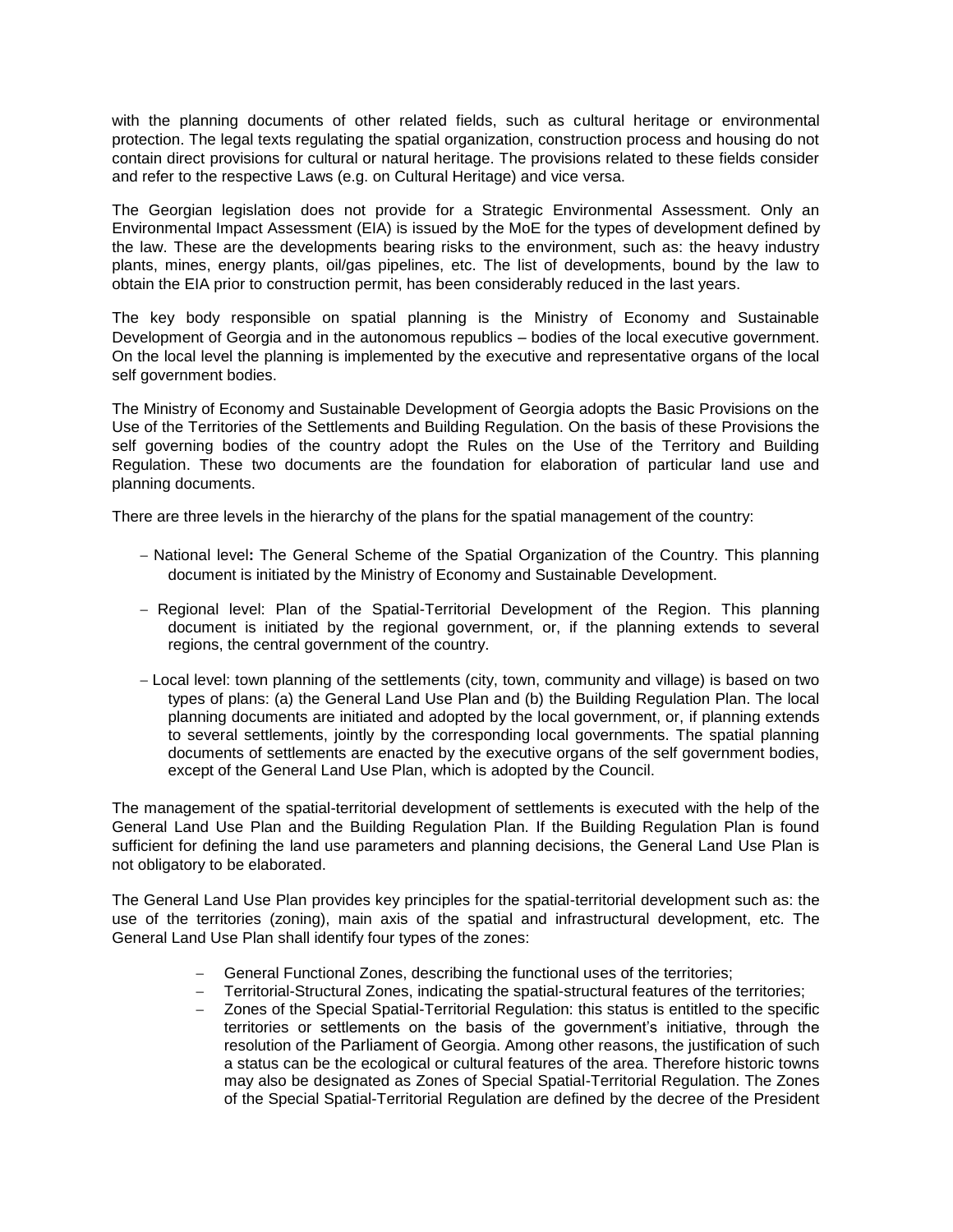of Georgia. The self governing bodies of such territories are required to get the agreement regarding any plans related to these territories with the central government. The Building Regulation Plan for such zones is enacted by the President of the country.

– Zones of the Environmental and Cultural Heritage Protection are defined by the MoC and the MoE and incorporated in the General Land Use Plan.

The Building Regulation Plan provides the terms for the land use and spatial development of sites including physical, volumetric, technical, etc. conditions. Namely, it provides the following:

- Terms for the regulation of the use and building-up the territories of the settlements;<br>– Indexes for the built intensity, compactness and greenery of the areas;
- Indexes for the built intensity, compactness and greenery of the areas;
- Precise functional zones (General Plan of the Land Use provides broader definition of the functional zones)
- Zones of the Environment and Cultural Heritage Protection (as defined by the MoC and the MoE).

The Law on Cultural Heritage defines the additional requirements for the Building Regulation Plan within the cultural heritage protected zones. The Plan should include (a) the requirements for cultural heritage protection and rehabilitation; (b) requirements for the development and new constructions, identification of conservation and development areas, allowable parameters of new constructions (scale, height, spatial and planning configuration, fenestration, rhythm), and (c) requirements for public space improvement.

The boundaries of different zones of each document (The General Land Use Plan and Building Regulation Plan) are delineated taking into consideration several criteria and among them - the boundaries of cultural heritage and environmental protection zones defined by the appropriate state bodies. By law, when functional zones are overlapped by the zones of cultural heritage and environmental protection, the regulations of the latter two are enforced as a priority.

The legislation in spatial organization and town planning is defined sufficiently for effective management and development of the settlements; however the absence of the planning documentation for most of the settlements doesn't enable their organized development.

There are 69 municipalities in Georgia. The majority of these are small or medium-size towns up to 10.000 inhabitants. About 35 of these are historic towns were formed before the 19<sup>th</sup> century. The rest of the small towns had been developed in 19<sup>th</sup> century and only few – in 20<sup>th</sup> century. The small towns do not have adequate planning documentation. The master plans of Soviet period are long outdated. The radical difference of current political and economic organization of the country makes these plans inapplicable in practice.

At present only very few of these towns have new planning documents and only one of them - Abastumani has a full set of planning documentation required by the legislation (the General Land Use Plan of the Building Regulation Plan and Historical- Cultural Reference Plan). There are also several small towns (e.g. Mtskheta) which have cultural heritage protection zones defined and legally established, although this is hardly enough for regulating the complex urban activities within the historic areas. Some other towns (e.g. Signaghi, Telavi, Kutaisi) have cultural heritage protection zones defined, however these are not yet legally adopted.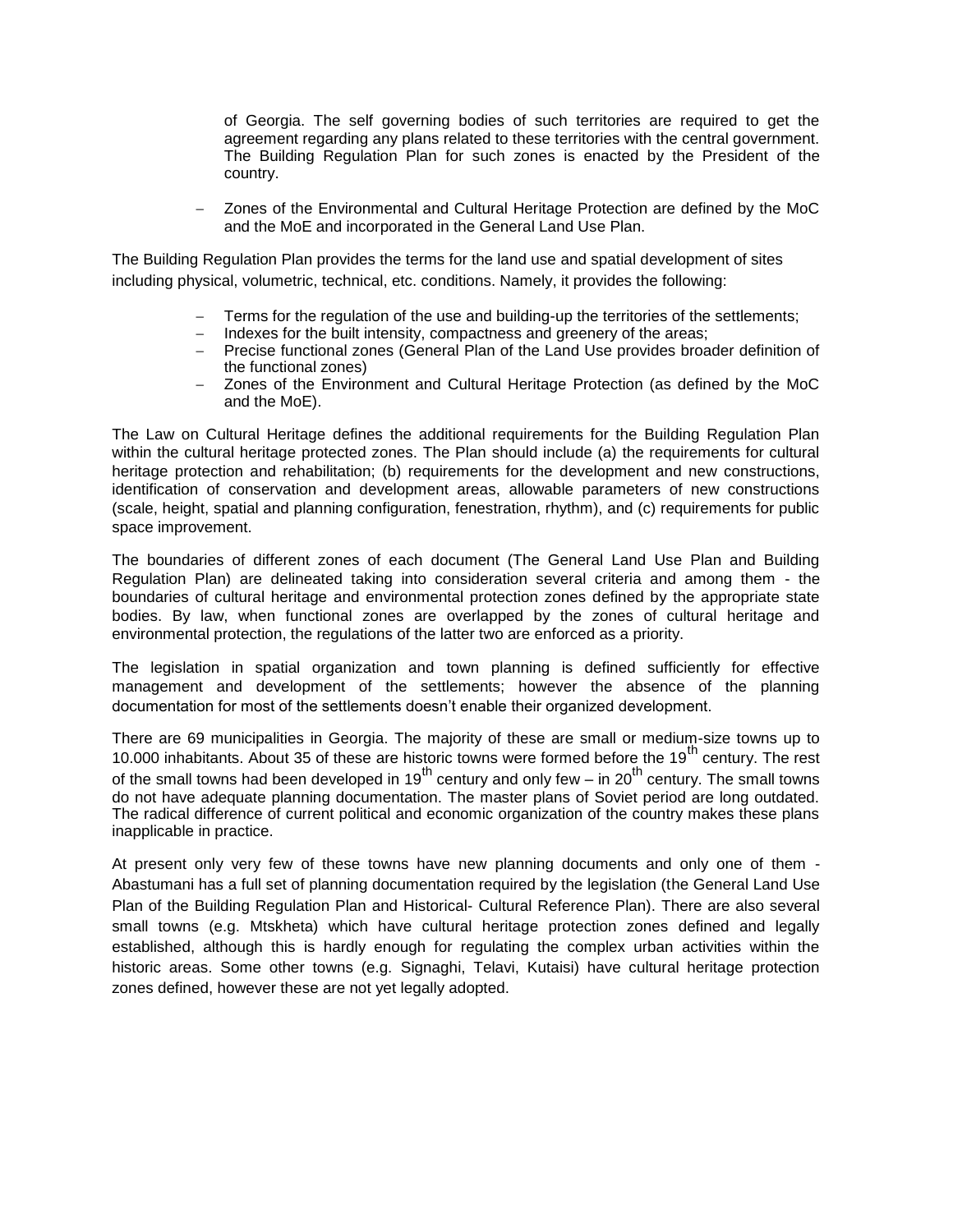# **2.9 Authorization/Consent Procedures**

The conservation, rehabilitation and reconstruction works on listed properties, as well as construction, demolition, landscaping or placing temporary structures within the cultural heritage protection zones are subject to construction permit. The construction permit is not required for refurbishment, facing, equipping and repair works.

The procedure of granting the construction permit is divided in three stages: (1) Identification of town planning conditions, (2) Agreement of the architectural-construction project, and (3) Granting the construction permit. The entire procedure and related administrative work must be implemented in 60 days. The conditions and the rules for granting a construction permit are defined by the Law on the Control of Technical Threat, which replaced the Law on Construction Permits in 2010.

In towns and settlements the permit is granted by the local self-government, however there are other administrative bodies that participate in the first and second stages of the process:

- The Ministry for Economic Development (in recreational zones of the settlements of Gudauri, Bakuriani, Bakhmaro and Ureki and for the special building regulation zones on the territory of the town Borjomi);
- The National Agency for Cultural Heritage Preservation of Georgia
- The Ministry of Culture of Adjara autonomous republic (in cultural heritage protection zones in Adjara and the listed properties in Batumi);
- The Ministry of Environment Protection and Natural Resources (in the protected areas and in case when the Environmental Impact Assessment (EIA) is required by the law);
- The Monitoring and Prognoses Centre of the MoE (in coastal zones);
- The Border Police of Georgia (subordinate to the Ministry of Internal Affairs) in state border zones.

The permits for archaeological works, for cultural heritage listed properties are granted by the NACHPG. For the construction of objects of special national importance a permit is granted by the Ministry of Economy and Sustainable Development.

#### **2.10 Legal Rights of the Private Sector**

Since the independence from the Soviet Union in 1992 and the transfer from state Socialism to the free market economy the percentage of private owners in the field of cultural heritage has greatly increased. During the Soviet period the state used to own all such immovable properties as at that time the private ownership was largely not accepted. After the collapse of the Soviet regime the ownership was transferred to private ownership. In relation to cultural heritage these were mainly the housing stock in the historic districts and towns. As a result, the majority of the residential listed properties in historic town are privately owned by the physical persons or legal entities.

The relationship and obligations of the private owners of listed properties and the state is regulated by the Law on Cultural Heritage. According to the law the owner (legal user) of a listed property is obliged to sign an

agreement with the MoC concerning the maintenance of the listed property. The agreement shall secure the protection of the property from damage and destruction and preservation of its historical and cultural values. In Tbilisi, as an exception, the Mayor's office is also a party to this agreement. An owner is obliged to inform the MoC about changes of the condition of a property and its state of preservation, to prevent any unlawful influence, alteration, fragmentation, to give prior notice to the MoC in the event of alienation and inform the buyer on the status of the property.

So far this mechanism has not been effective as the necessary coordination among the state institutions is not yet achieved. For example, the National Agency for Public Registry does not have information on listed properties integrated in its database, thus it is not possible to verify the status of a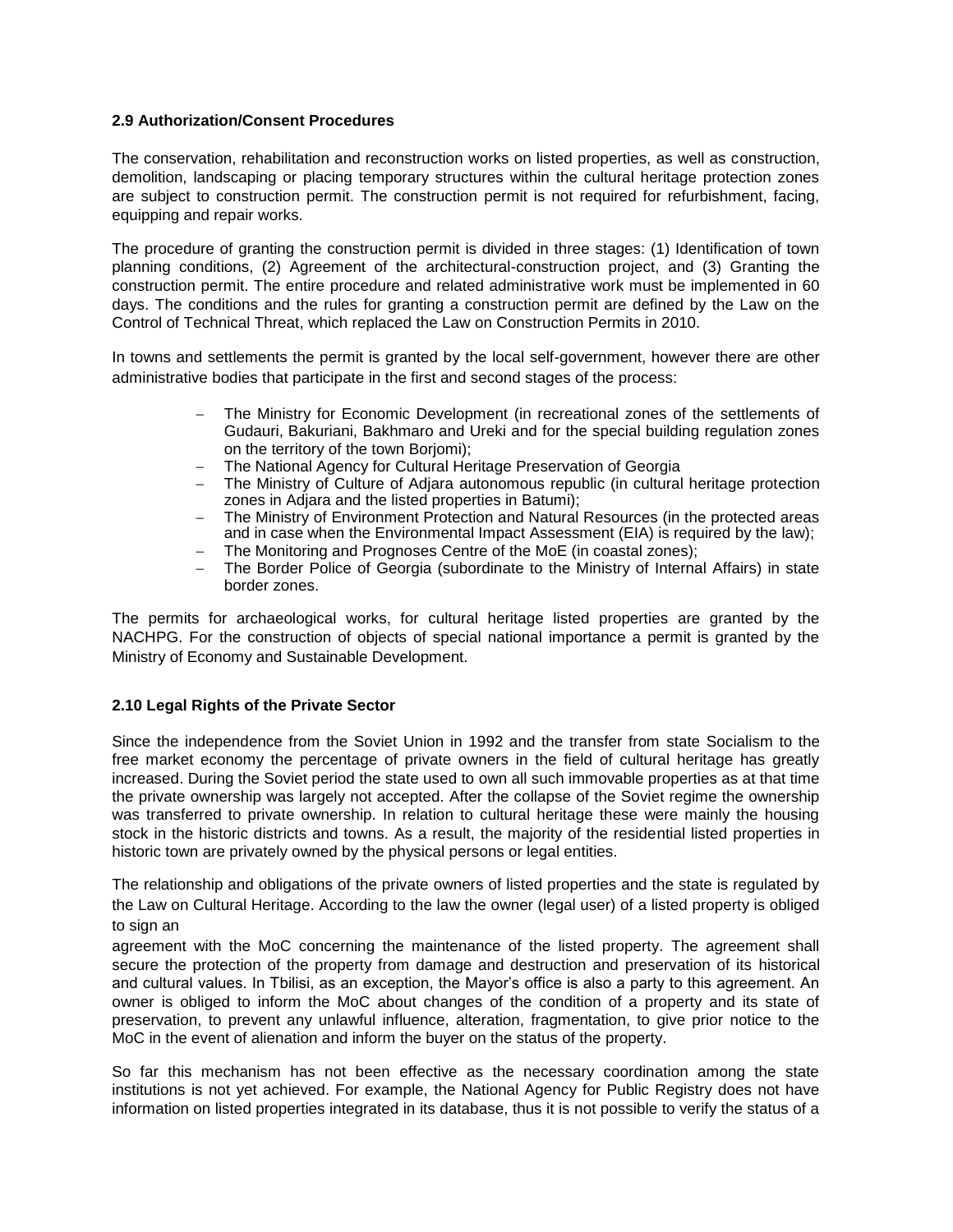property and, in case the owner does not inform the buyer, there is no barrier to prevent alienation of the listed property. The owner may lack information on the status of its property as they are rarely informed when the property is granted a listed property status (see section 2.5). This issue is exected to be solved through implementation of the national database and signing of the memorandum with the Public Registry.

The rights and obligations of the Church as a private owner has to be discussed separately (see section 2.2). According to the Concordat the Church is the owner of the most listed properties in the country and should take care of its properties together with the State. Moreover the churches, as the places of worship, represent a specific type of cultural heritage: since the collapse of the Soviet regime the mass rehabilitation of the religious functions of these historic buildings, previously abandoned or converted into different uses, has taken place all over the country. These circumstances are to be considered in the process of elaboration of the specific rules for the maintenance and rehabilitation of these properties. Before such rules are laid down, the relationship between the Church and the State, with regard to the maintenance and rehabilitation of monuments, remains without specific regulation.

#### **2.11 Financial Assistance**

The financing of cultural heritage is defined by the Law on the Budgetary System, 2004, the Law on the State Budget of Georgia, 2005 and the Tax Code, 2004.

These cultural and natural heritage properties are basically financed from the state budget through the programs of the respective ministries (the MoC and MoE). In addition to these programs, the state budget contains reserve funds for the Georgian President and the Parliament. The funds from these reserves are held for emergencies and are dispensed via the relevant ministries.

Since 2007 the restoration-conservation and research works on national monuments are free from VAT. So far this is the only incentive for rehabilitation of cultural heritage monuments in the country.

The policy on sponsorship and charity does not give special attention to cultural or natural heritage. There are 44 charity organizations in the country, which are principally focused on providing social services for the poor. Since 2005 the Tax Code has provided few incentives for such organizations; nevertheless often neither donors nor the beneficiaries are aware of these incentives (Civil Society Institute, 2007). There is a need to raise awareness of the potential donors and provide additional advantages that would encourage them to donate for cultural or natural heritage preservation.

The specific notice should be given to the Fund for Preservation and Rescue of Georgian Historical Monuments, which is the only privately funded donor organization active in cultural heritage field since 2004. The Fund has a greatest share in financing the restoration, inventory and rehabilitation of listed properties. In 2004-2014 the Fund financed more than 500 projects all over the country, among these 400 Orthodox churches (After the restoration most of these churches regained their function). The archaeological works have been implemented on the most important sites in Georgia and abroad (e.g. Ghalia Monastery in Cyprus). The Fund also provided financing to equip conservation research labatories at the Restoration Faculty of the Academy of Fine Arts and the Nokalakevi museum-reserve. The Fund actively co-operates with the MoC, the National Agency for Cultural Heritage Preservation and the Patriarchate of Georgia to define the priorities and agree the annual list of monuments for rehabilitation.

#### **2.12 Problems and Sanctions**

According to the Law on Administrative Infringements a person violating the rules in the fields of town planning, environmental and cultural heritage protection is to be punished and sanctioned. The major sanction is a fine, although the officials, physical persons and legal entities are sanctioned in different ways. A person who violates the conditions of construction permit, rules of maintenance of a listed property, etc. shall be given a notice or a fine equal to five times a minimum amount of a salary. This